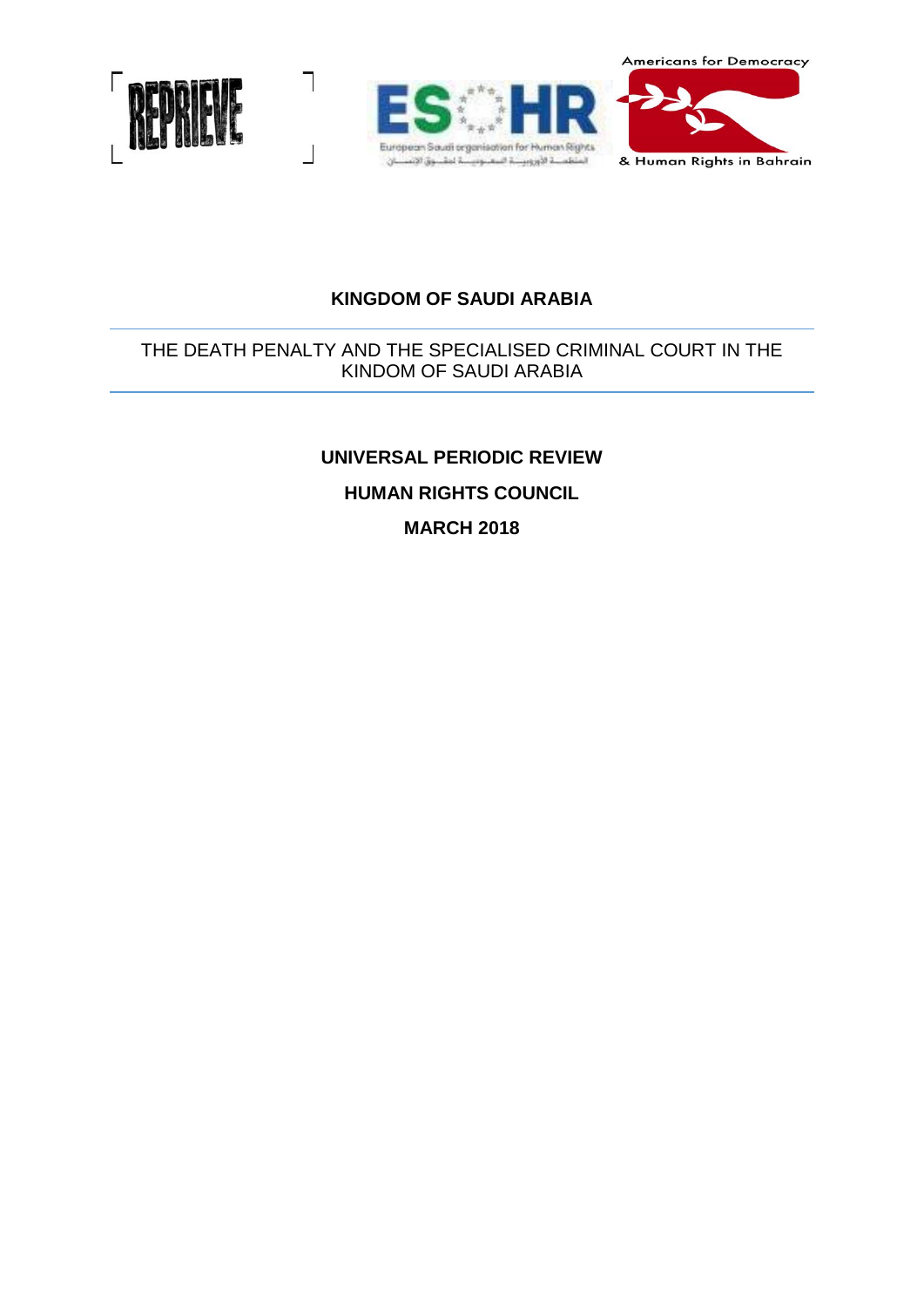| Contents                                                              |  |
|-----------------------------------------------------------------------|--|
|                                                                       |  |
| THE SPECIALISED CRIMINAL COURT AND THE DEATH PENALTY 4                |  |
|                                                                       |  |
|                                                                       |  |
|                                                                       |  |
|                                                                       |  |
|                                                                       |  |
|                                                                       |  |
|                                                                       |  |
|                                                                       |  |
|                                                                       |  |
|                                                                       |  |
|                                                                       |  |
|                                                                       |  |
| Reliance on torture-tainted confessions to secure death sentences  16 |  |
|                                                                       |  |
| <b>EXECUTION PROCESS AMOUNTS TO TORTURE AND ILL-TREATMENT 18</b>      |  |
|                                                                       |  |
|                                                                       |  |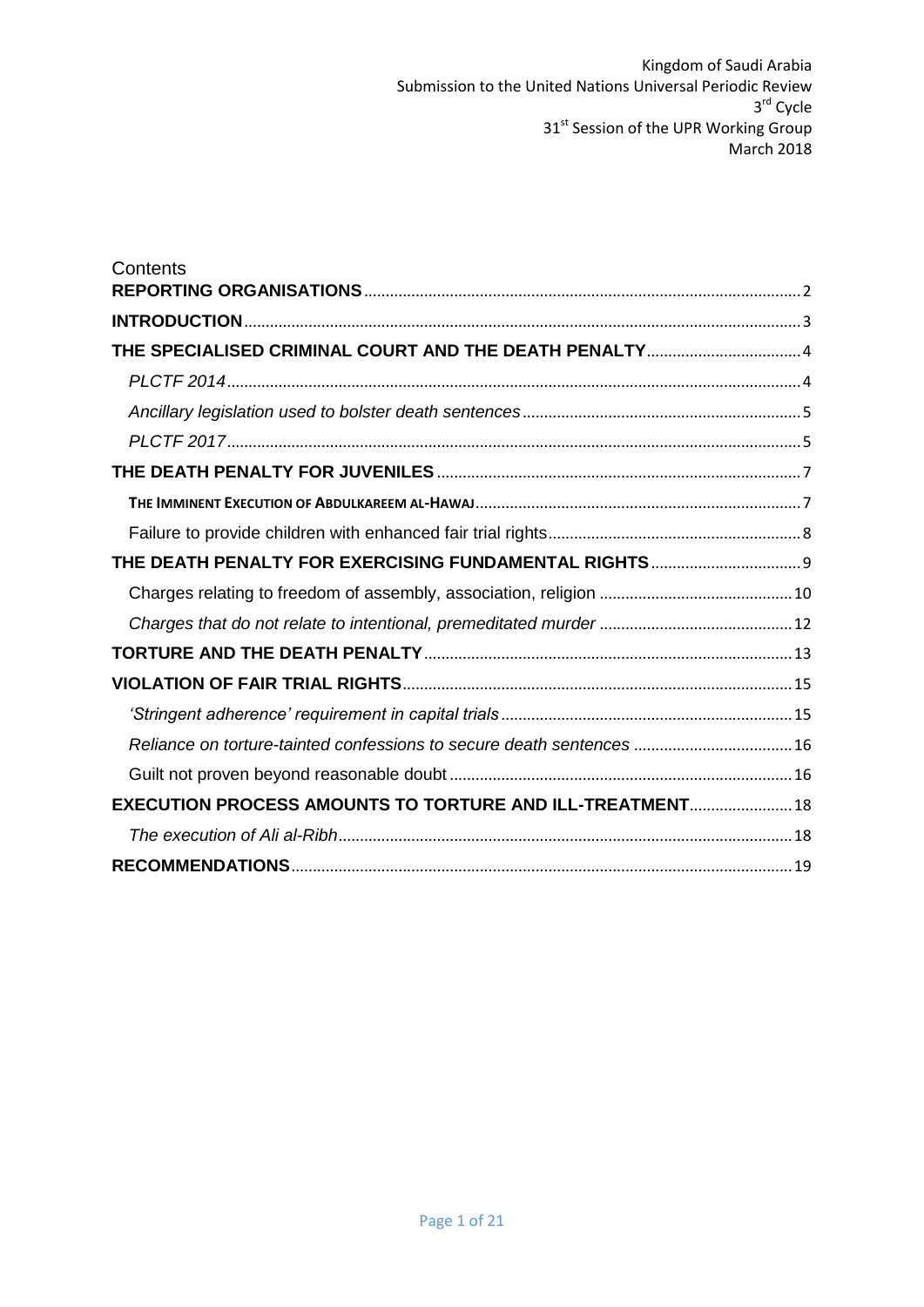## <span id="page-2-0"></span>**REPORTING ORGANISATIONS**

**Americans for Democracy & Human Rights in Bahrain (ADHRB)**. A 510(c)(3) non-governmental organization based in Washington DC and initially formed in 2002. ADHRB fosters awareness of, and support for, democracy and human rights in Bahrain and the Middle East.

**European Saudi Organisation for Human Rights (ESOHR)** is a non-profit organization established by a group of activists with the aim of strengthening the commitment to human rights principles in Saudi Arabia.

**Reprieve**. An international legal action charity which was founded in 1999 (UK charity registration no. 1114900). Reprieve provides support to some of the world's most vulnerable people, including people sentenced to death and those victimized by states' abusive counter-terrorism policies. Based in London, but with offices and partners throughout the world, Reprieve is currently working on behalf of 70 people facing the death penalty in 16 countries, including Indonesia. Reprieve's vision is a world free of execution, torture and detention without due process.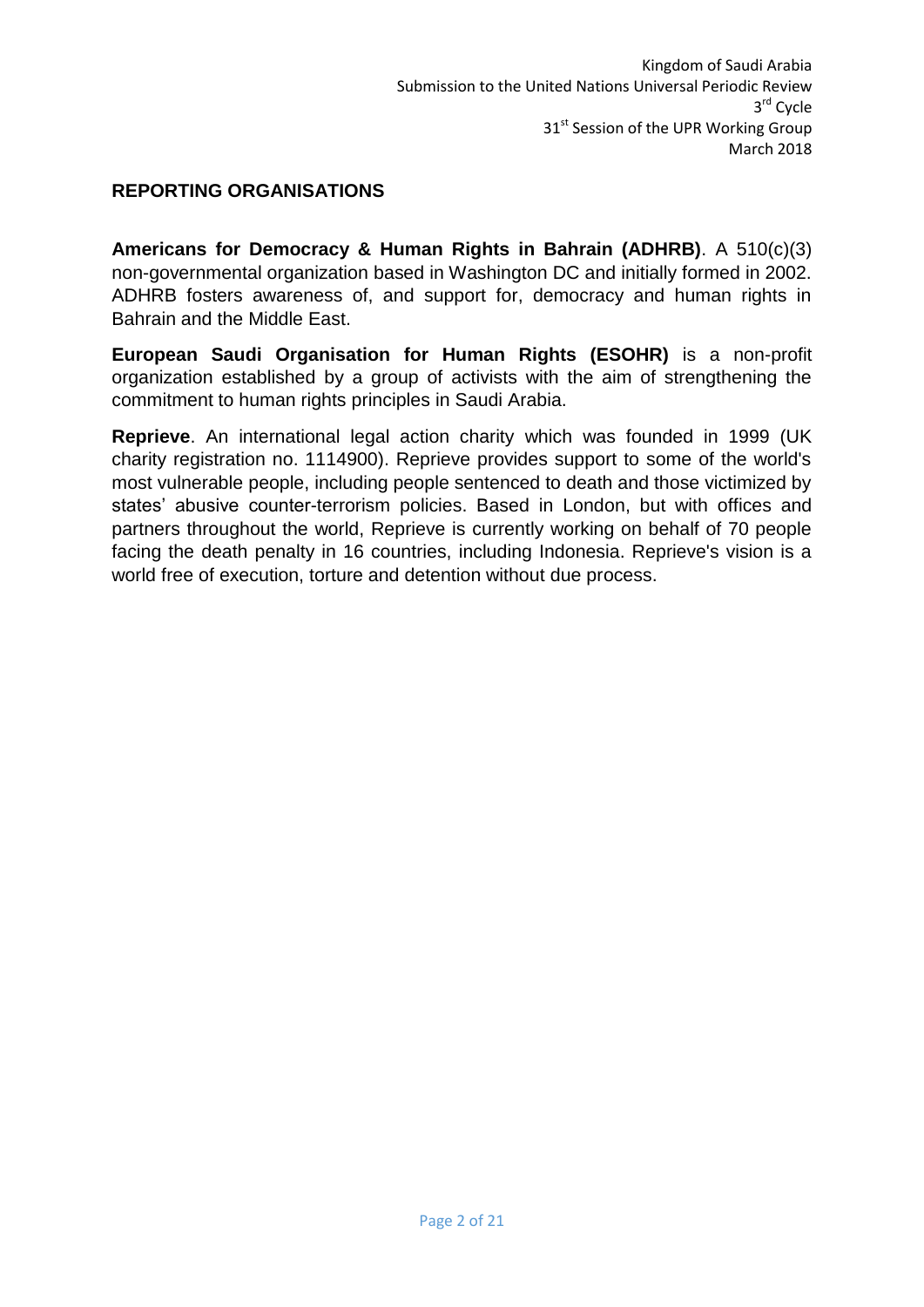## <span id="page-3-0"></span>**INTRODUCTION**

Since 2011, the Kingdom of Saudi Arabia has made use of counterterrorism legislation and the death penalty as a political cudgel to silence and punish the exercise of fundamental rights and freedoms.

This submission was compiled by reviewing practices of the Specialised Criminal Court (SCC) in five separate trials since  $2013$ ,<sup>1</sup> resulting in 30 death sentences that have now exhausted all legal appeals and could be carried out imminently, without notice, and in violation of the right to life. It concludes that the Kingdom has acted in breach of its international human rights obligations by:

- ❖ Sentencing juveniles to death;
- Handing down death sentences for non-lethal offences that do not meet the internationally-accepted threshold for "most serious crimes," the only crimes for which the death penalty can be given;<sup>2</sup>
- Systematically using torture and ill-treatment to extract confessions;
- Making excessive use of solitary confinement and enforced disappearances;
- $\div$  Denying the defendants lawyers some for up to 3 years;
- Enabling and supporting the judiciary's failure to hold interrogators accountable on many accounts, and allowing courts to readily accept statements extracted under duress.

The use of the death penalty as a political weapon comes against the backdrop of Saudi Arabia's increasing execution rate. Since 2014, the Kingdom of Saudi Arabia has carried out 579 executions, placing it among the top 5 executors in the world.

On 2 January 2016, the Kingdom carried out an unprecedented mass execution of 47 prisoners. Among those executed were prominent Shia cleric Sheikh Nimr al-Nimr, two young protesters, Mohammed al-Shuyoukh and Mohammed al-Suwaimil, and Ali al-Ribh – who was a juvenile at the time of attending protests he was sentenced to death for. A year later, in July 2017, the government executed four men for similar offences.

The Kingdom must immediately stay all executions that are pending as a result of trials carried out before the SCC or risk further violations of the right to life.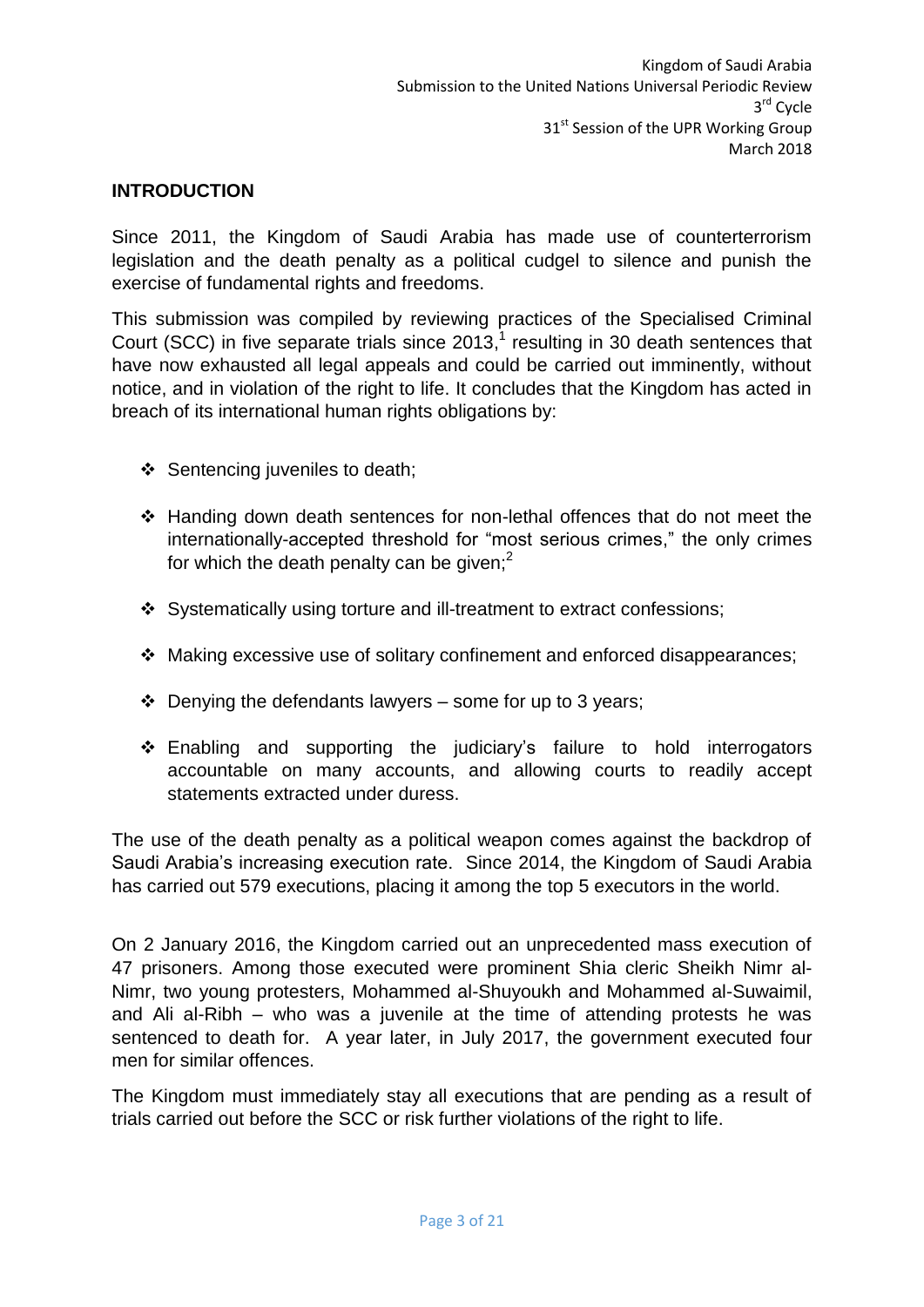## <span id="page-4-0"></span>**THE SPECIALISED CRIMINAL COURT AND THE DEATH PENALTY**

Following the Arab Spring protests in Saudi Arabia in 2011, the Kingdom launched a crackdown against protesters, human rights defenders, lawyers and political opposition by making use of a range of state security and counterterrorism legislation to arrest, detain and sentence to death a number of protesters and political opposition leaders.

Since Saudi Arabia's last UPR in 2013, the Saudi government has either charged or sentenced to death at least 50 persons for offences relating to the exercise of fundamental rights under the guise of counterterrorism legislation. As of the date of submission of this report, 30 men face imminent execution without notice following five separate trials before the SCC, having exhausted all legal appeals.

### <span id="page-4-1"></span>*PLCTF 2014*

Saudi Arabia's counterterrorism framework is particularly problematic. The Penal Law for Crimes of Terrorism and its Financing (PLCTF) of 2014, which gave the SCC jurisdiction to hear terrorism cases in 2014, was the kingdom's vague and ill-defined counter-terrorism legislation and its provisions and definitions were broad enough to criminalise the peaceful exercise of freedom of expression. Under the law, individuals may be charged with a terrorism offence and sentenced to death for engaging in non-violent activities relating to the exercise of fundamental rights.

The SCC falls under the purview of the Ministry of Interior and was only given legal jurisdiction to hear cases relating to state security and terrorism offences by the PLCTF. In nearly all cases described in this submission, the PLCTF was applied retroactively and in violation of international law: the arrests were carried out before the legislation came into force and the offences alleged to have been committed occurred prior to 2014.

The law has been widely criticised as failing to meet international human rights standards for due process guarantees. In particular, it has been used to arrest, detain and convict protesters and human rights activists for acts of political expression protected by the right to freedom of expression, assembly and association. Indeed, the use of the death penalty in the cases described in this submission underscore these concerns, making it clear that the government is using the SCC as a political cudgel to silence perceived opposition by making it an offence punishable by death to exercise these rights.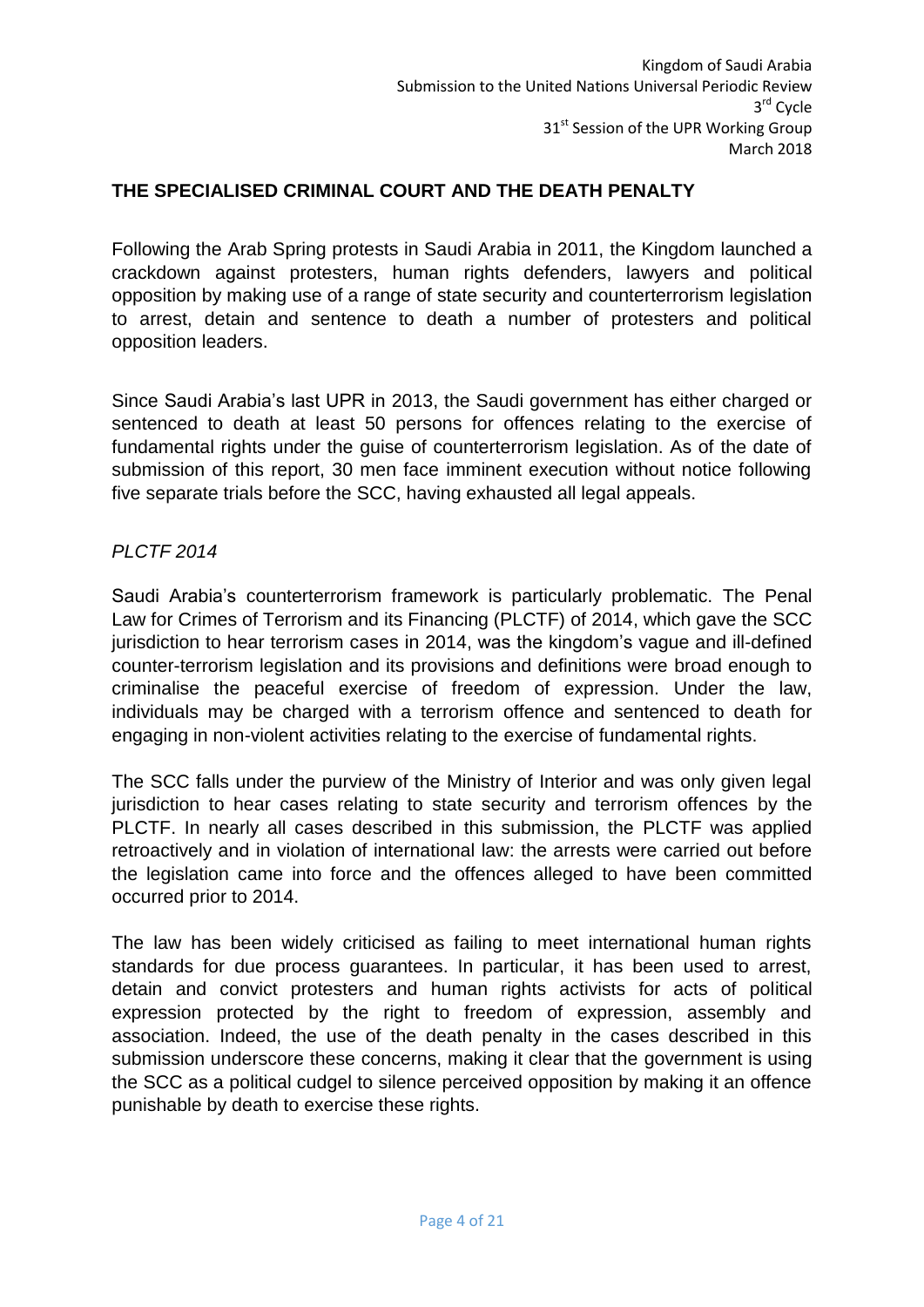### <span id="page-5-0"></span>*Ancillary legislation used to bolster death sentences*

Saudi Arabia's Anti-Cybercrime Law (Royal Decree 17), promulgated in 2007, broadly criminalises large categories of online activity, with Article 6 criminalising the "production, preparation, transmission, or storage of material impinging on public order, religious values, public morals, and privacy, through the information network or computers."

The broad nature of the law allows the Saudi government to prosecute people for acts that do not accord with international standards of crimes. While the Anti-Cybercrime Law itself does not provide for the death penalty for cyber offences, individuals in Saudi Arabia are frequently sentenced to death for the totality of a list of offences, including offences committed under the Anti-Cybercrime Law.

### <span id="page-5-1"></span>*PLCTF 2017*

In November 2017, the Kingdom repealed the 2014 PLCTF, replacing it with The Penal Law for Crimes of Terrorism and its Financing 2017 (PLCTF 2017). The law makes it a terror offence punishable by up to 10 years in prison for defaming or publically insulting the King or Crown Prince.<sup>3</sup>

The PLCTF 2017 also saw the establishment of the Presidency of State Security (PSS) which was vested with the powers of arrest, detention and oversight for suspected terrorism cases. Pursuant to the PLCTF 2017, the SCC now falls under the PSS's purview, with the PSS reporting directly to the King, thereby reinforcing the SCC's lack of independence.

The establishment of the PSS followed changes in the Kingdom making the Public Prosecution Services independent of the Ministry of Interior in 2017. Despite this, no steps have been taken to review cases prior to the new law coming into force although the Prosecution was responsible for laying charges and requesting the death penalty in all SCC cases.

The PLCTF 2017 also codified a number of offences that carry the death penalty but which do not meet the "most serious crimes" threshold under international law, including kidnapping or detaining a person or threatening to do so in the course of carrying out an act of terrorism or taking control of public transport or threatening to do so in the course in the course of an act of terrorism while armed.<sup>4</sup>

While there are differences between the 2014 and 2017 PLCTF, the definition of terrorism remains overly broad. This indicates the Kingdom's continuing use of counterterrorism legislation as a political weapon to limit or thwart the exercise of fundamental rights and freedoms. Although Reprieve, ESOHR and ADHRB are not aware of any death sentences under the PLCT 2017, its amendments fail to address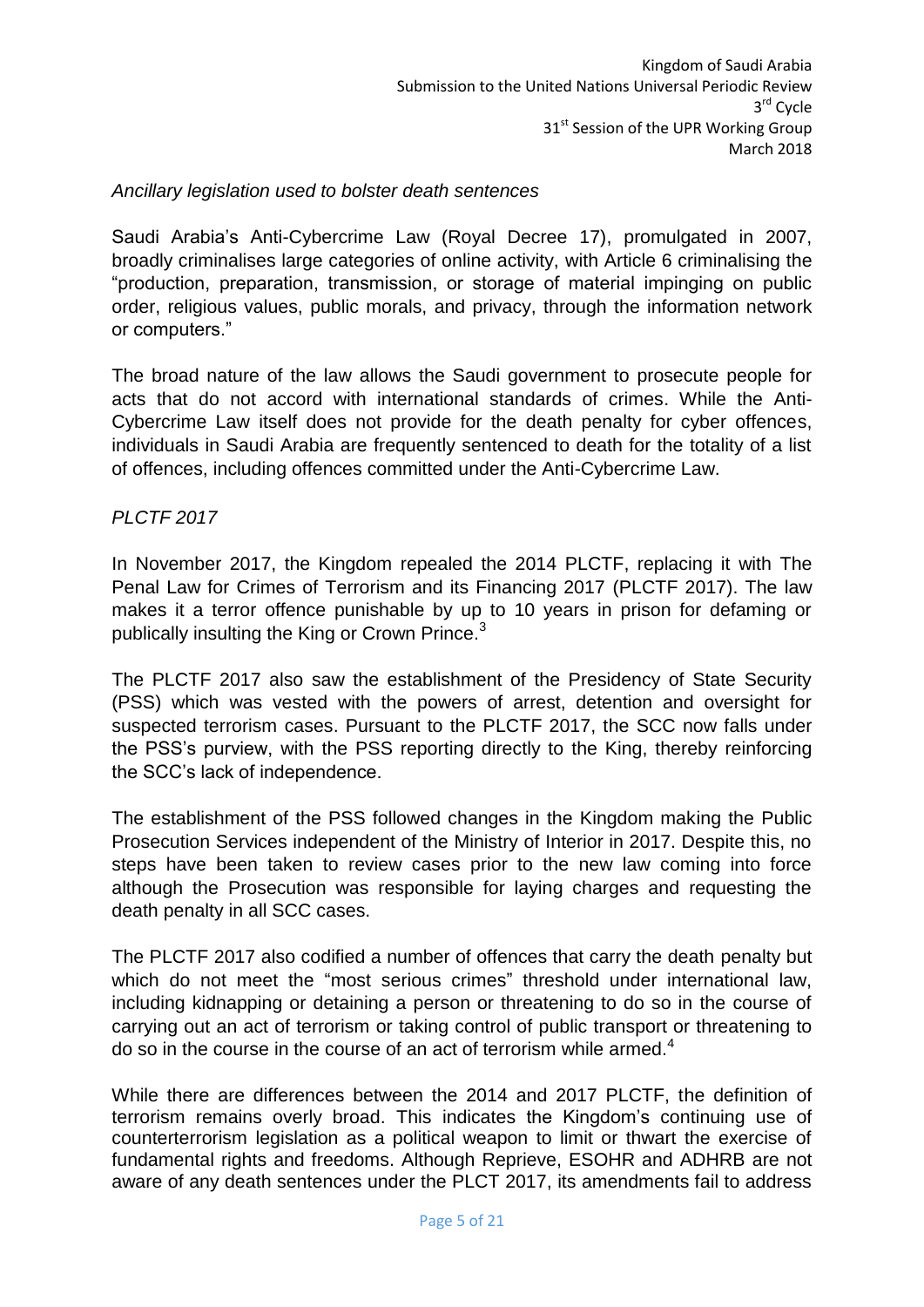key failings that have led to previous capital trials and death sentences under the former version of the law.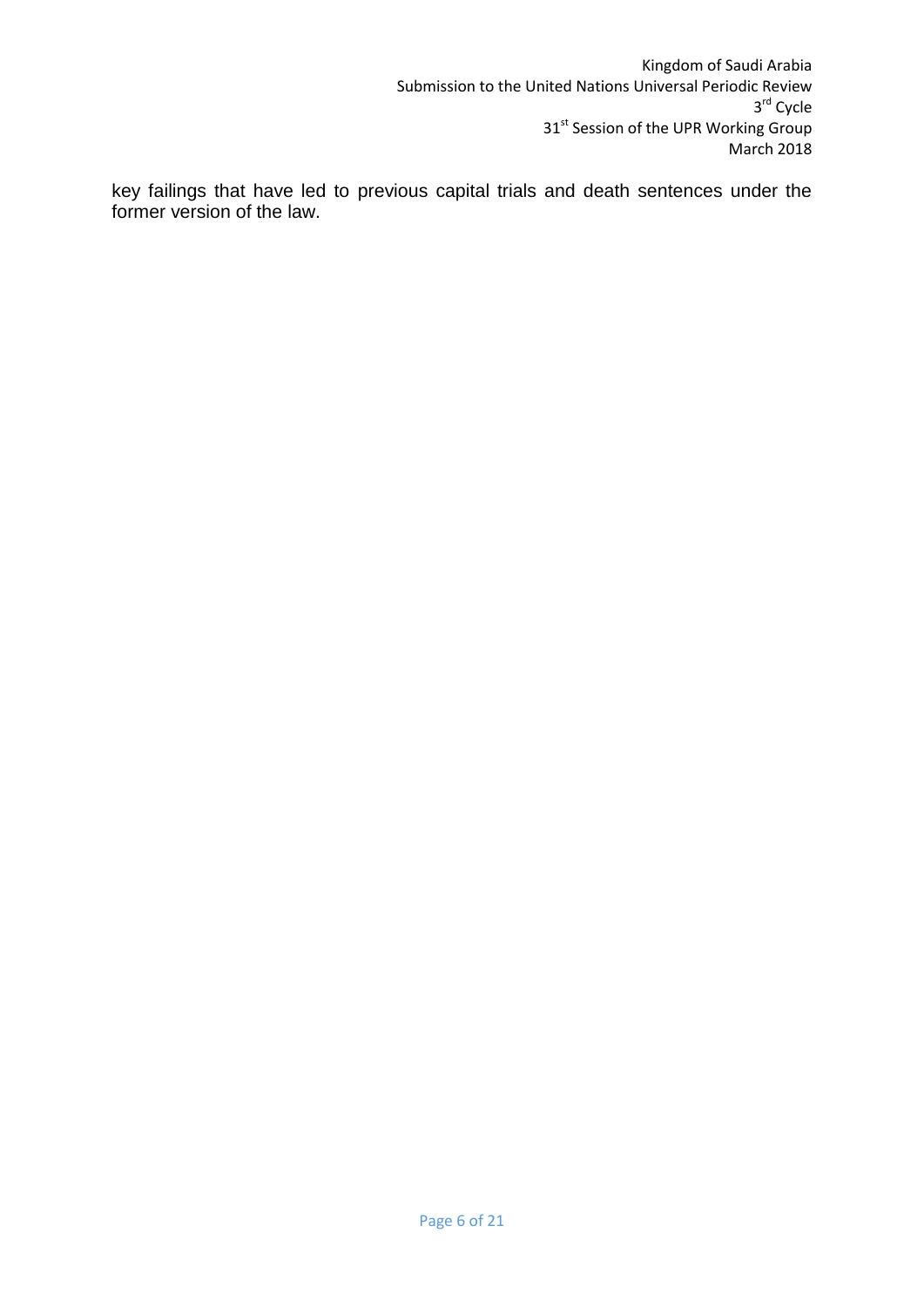### <span id="page-7-0"></span>**THE DEATH PENALTY FOR JUVENILES**

Since Saudi Arabia's last UPR in 2013, four separate trials before the SCC have resulted in 8 death sentences being handed down for persons who were under the age of 18 at the time they allegedly committed the offence, despite the Saudi government's partial acceptance of two recommendations made to abolish the death penalty for minors.<sup>5</sup> At least 4 persons who were juveniles at the time of the offence have been executed since 2016.

International law requires that death sentences not be handed down for alleged offences that occurred before the defendant was 18 years of age. The Kingdom of Saudi Arabia is party to both the UN Convention on the Rights of the Child (CRC) and the Arab Charter on Human Rights (ACHR) which protect juveniles from the death penalty.

Those facing imminent execution for offences committed under the age of 18 are:

- 1. Ali al-Nimr
- 2. Dawood al-Marhoon
- 3. Abdullah al-Zaher
- 4. Mujtaba al-Sweikat
- 5. Salman al-Qureish
- 6. Abdulkareem al-Hawaj

Two young men may have been juveniles at the time of the offence:

- 7. Saeed al-Skafi
- 8. Mustafa al-Darwish

In all instances, official SCC documents show that the court was aware the defendants were under the age of majority at the time of their alleged offences, as their lawyers submitted that the Public Prosecution's request for the death penalty was unlawful because the men were under 18 at the time of the alleged crime.

In September 2016, Saudi Arabia's delegation to the 73<sup>rd</sup> Session of the UN Committee on the Rights of the Child accepted publicly that 18 is the age of majority in Saudi Arabia and that the Kingdom is bound by the prohibition of the application of the death penalty against juveniles. $6$ 

#### THE IMMINENT EXECUTION OF ABDULKAREEM AL-HAWAJ

Abdulkareem is one of at least 8 young men who were under 18 when he was alleged to have committed the crime of "sedition" for which he was sentenced to death. He was arrested at the age of 18 in January 2014 in connection with his attendance at pro-democracy protests that took place when he was 17 years old.

In March 2016, Abdulkareem was tried in the SCC on various charges related to his alleged attendance at protests. On 27 July 2016, an SCC court of first instance sentenced him to death. Saudi Arabia's Supreme Court finalised his death sentence in September 2017. He now awaits imminent execution.

Abdulkareem's youth at the time of his alleged offences is well known to the Saudi government, and his case has received considerable international media attention. Nevertheless, the Saudi government has taken no steps to commute his death sentence or refer him to a juvenile court; his execution remains imminent.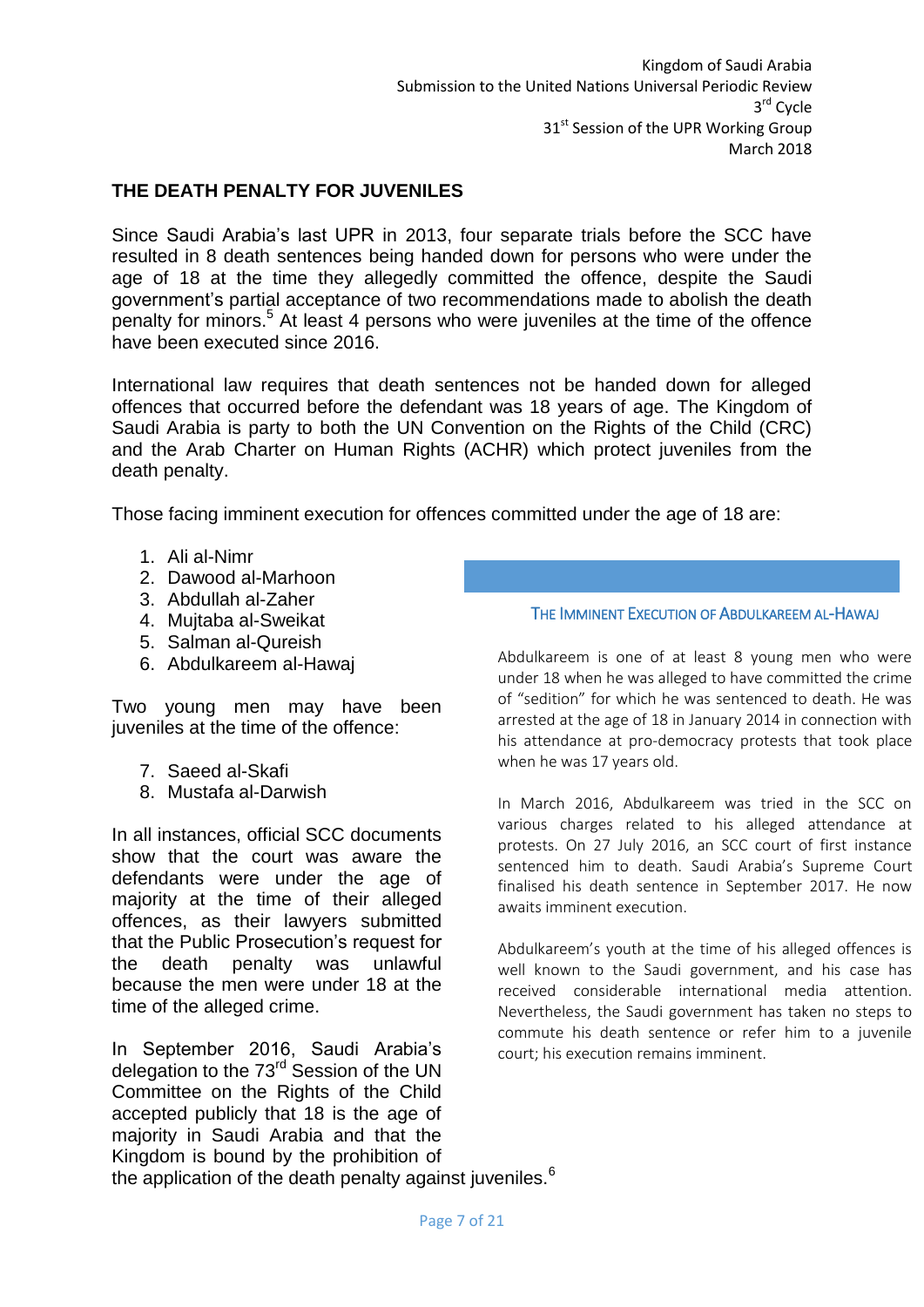<span id="page-8-0"></span>Failure to provide children with enhanced fair trial rights

In addition to various concerns raised surrounding the fairness of proceedings carried out in the SCC, the United Nations Working Group on Arbitrary Detention has found that the SC "cannot be deemed competent to dispose of cases involving juveniles." Nonetheless, juveniles continue to face trial in the SCC on capital charges resulting in death sentences.

The trials of all eight juveniles were carried out without regard for their fair trial and due process rights, which, under the CRC not only prevents them from having been subject to a capital trial, but also puts in place a series of enhanced measures to safeguard children and juveniles' rights within the criminal justice system.

Despite establishing a separate juvenile justice system and detention facilities for minors in line with the CRC, the Saudi government has not taken any steps upon the defendants' arrest, detention and trial to recognize the young men as minors entitled to enhanced protections.

## ALI AL-NIMR, DAWOOD AL-MARHOON AND ABDULLAH AL-ZAHER

The three young men were just 17, 17 and 15 when they were arrested separately. The offences they were sentenced to death for do not include any acts of intentional murder or harm; they relate to their alleged attendance in Arab Spring Protests.

All three were subjected to torture and ill-treatment to extract a confession. In 2016, they were due to be executed along with 47 others for "terrorism" offences. News at the time said 50 "terrorists" would be executed. International media surrounding their case likely saved them from execution; however, other young men like them were not protected, and at least 4 juvenile offenders were executed that day, including Ali al-Ribh.

Despite the UN calling for their immediate release, no steps have been taken by Saudi Arabia to commute or pardon them.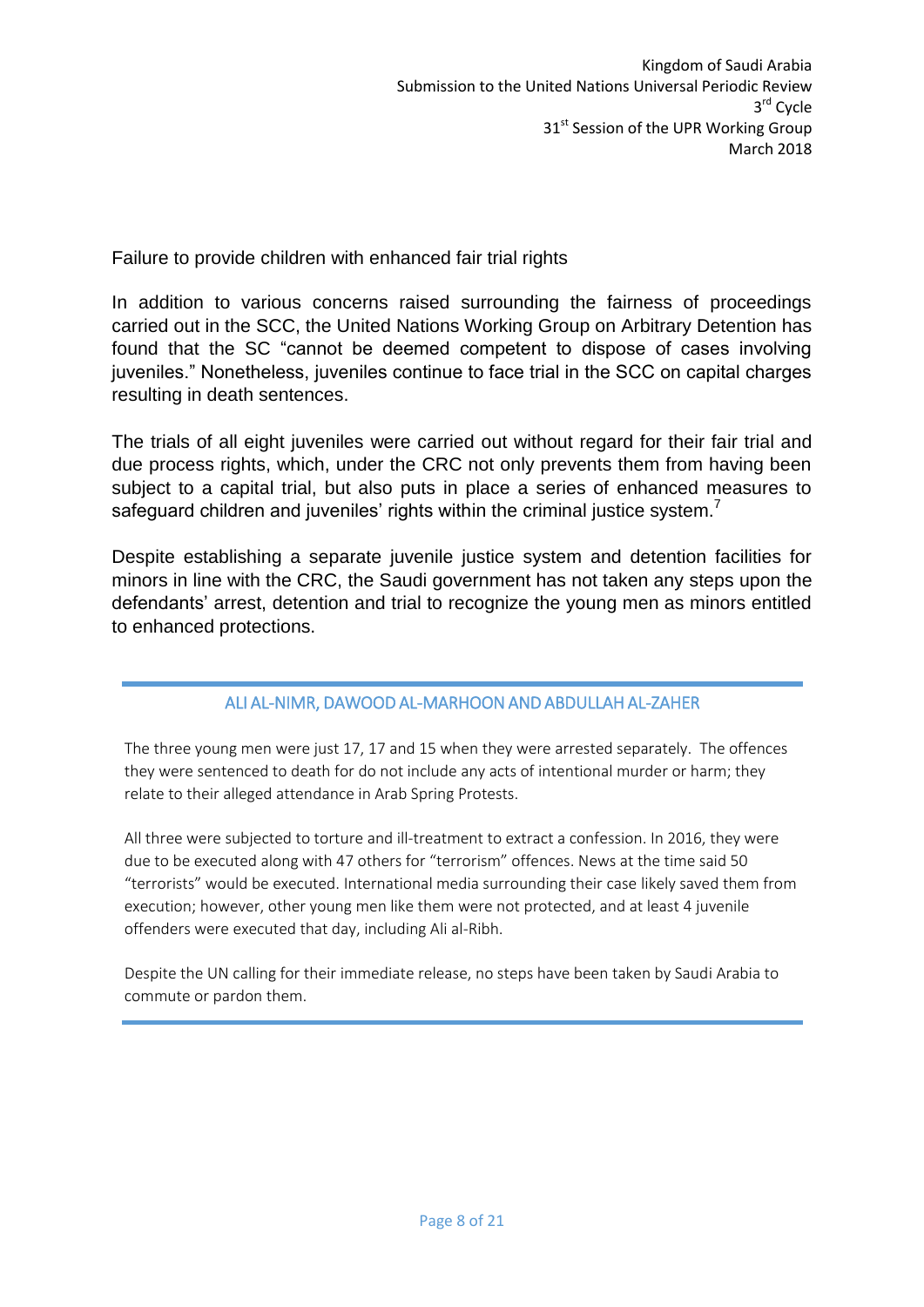Kingdom of Saudi Arabia Submission to the United Nations Universal Periodic Review 3 rd Cycle 31<sup>st</sup> Session of the UPR Working Group March 2018

## <span id="page-9-0"></span>**THE DEATH PENALTY FOR EXERCISING FUNDAMENTAL RIGHTS**

In the last reporting cycle, Saudi Arabia confirmed that it is bound to uphold the "most serious crimes threshold"*<sup>8</sup> –* the well-established principle of international law that capital punishment can only be handed down for "intentional crimes, with lethal or other extremely grave consequences."<sup>9,10</sup>

This position is reaffirmed in Article 6 of the ACHR, which provides that provides that the death penalty may only be issued for "the most serious crimes."

However, SCC trials frequently violate the requirement that death sentences only be handed down for crimes of intentional, pre-meditated murder, relating in fact to the exercise of fundamental rights of rights to freedom of expression, belief, opinion, and association.

"The *stricture that [the death penalty] must be limited to the most serious crimes, in cases where it can be shown that there was an intention to kill, which resulted in the loss of life"*

UN HUMAN RIGHTS COMMITTEE

Of the 30 death sentences that could be

implemented imminently, the following charging and sentencing patterns in violation of the most serious crimes threshold have been identified:

- The use of the death penalty for protest-related offences; The death penalty for the exercise for religious beliefs;
- Charges that lack clarity in establishing 'premeditated murder'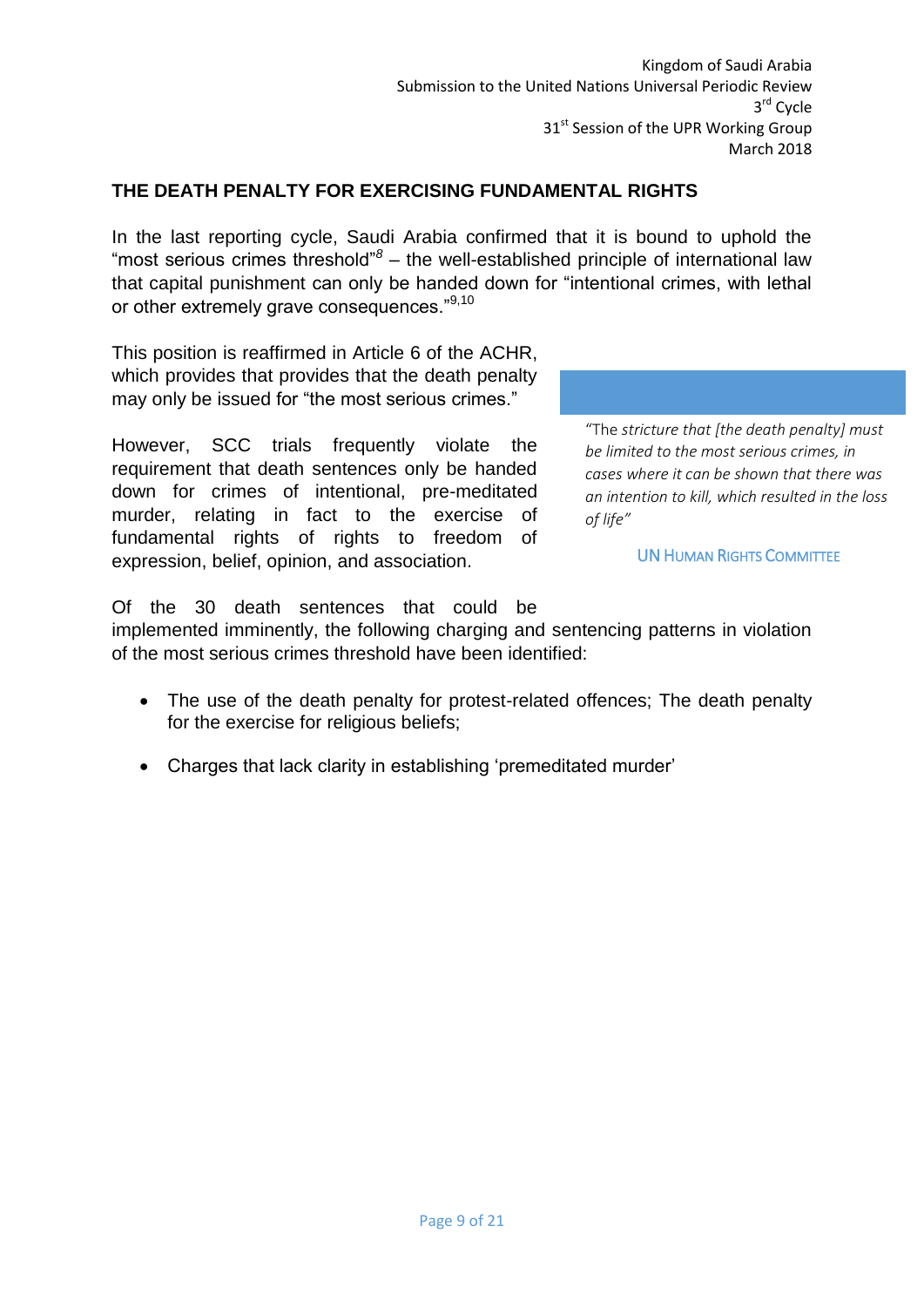<span id="page-10-0"></span>Charges relating to freedom of assembly, association, religion

Defendants in SCC trials are often sentenced to death in trials where they have not been charged with pre-meditated murder (the standard for "most serious crimes"), or where the prosecution's narrative connecting the defendant to a crime of murder is unclear and unsupported. In some cases, a group of defendants are sentenced to death *en masse*, but only some of those defendants have actually been charged with murder. In others, the prosecution never attempts to connect the defendant to a specific violent act, but the defendant receives a death sentence nonetheless.

### ABBAS AL-HASSAN

Abbas is a 45-year old businessman from Jeddah. He was arrested in June 2013 by Saudi state security forces, tortured, and subsequently charged with espionage on behalf of Iran, financing terrorism, and 'spreading the Shia faith'. His charges also included 'attending meetings with the cultural and commercial attaché at the Iranian embassy in order to improve his business, which included the import of Iranian goods'. The UN has called for an immediate stay in his and the execution of his 12 co-defendants because the charges fail to cross the most serious crimes threshold.

Some of the charges relied upon by the SCC in handing down these death sentences relate to actions which, in most countries, would not be considered criminal—such as posting in favour of demonstrations on social media. Saudi authorities have introduced vague and ill-defined counter-terrorism legislation that is broad enough to criminalise the peaceful exercise of freedom of expression:<sup>11</sup> individuals may be charged with a terrorism offence and sentenced to death for engaging in non-violent political activities.<sup>12</sup> These offences do not meet the "most serious crimes" threshold, and also violate the principle of legality, which requires criminal offences to be clearly and precisely defined to prevent arbitrary arrests, detentions and punishments.<sup>13</sup> This principle is absolute and non-derogable, even during a crisis of national security.<sup>14</sup>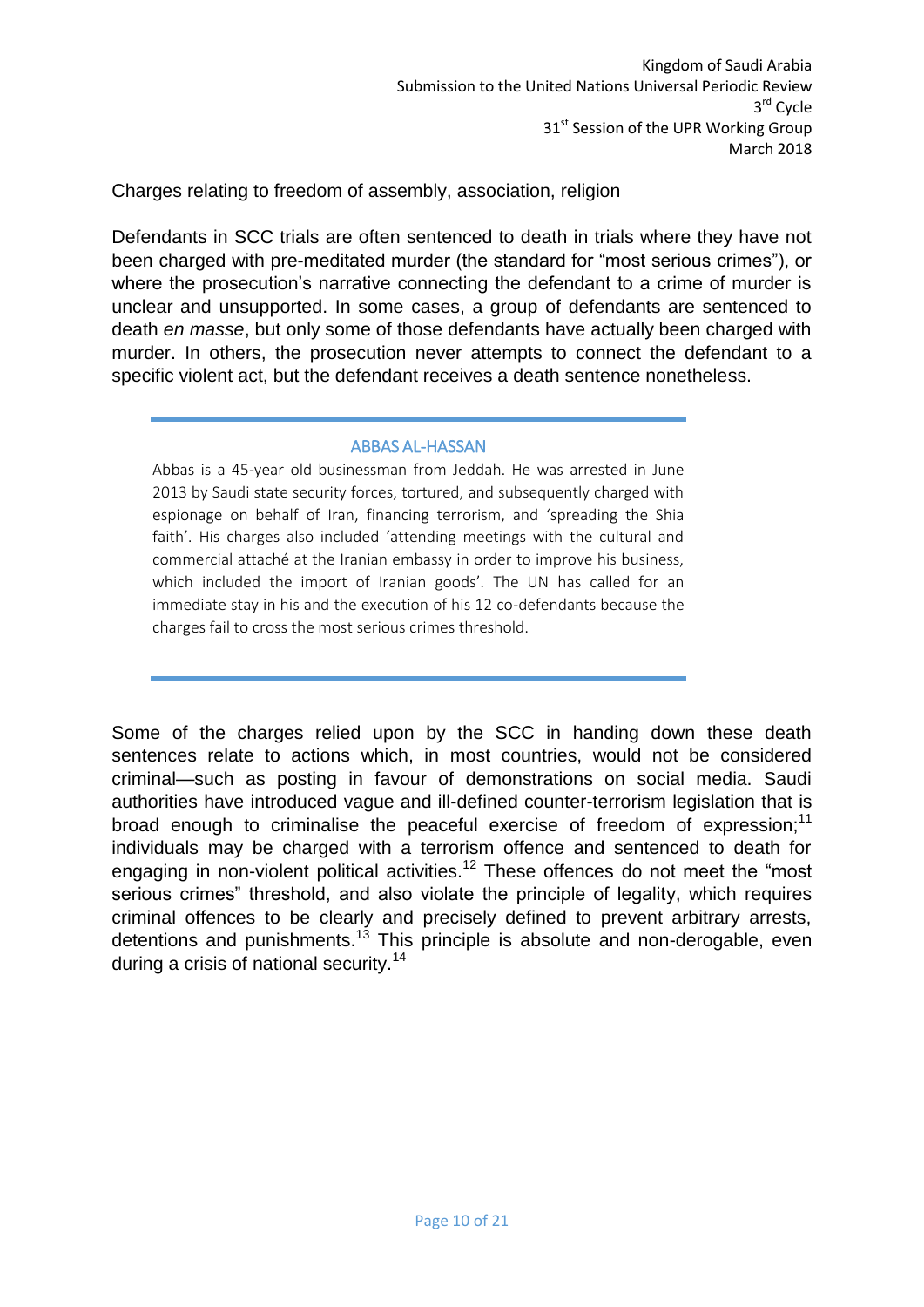Some of these charges include:

| <b>Exercise</b><br>of freedom<br><b>of</b><br>opinion,<br>speech,<br>or<br>assembly |                                                                                                                             | <b>Exercise</b><br><b>of</b><br>religion/association |                                                                                                                                                                                   | <b>Non-lethal offences</b>                 |                                                                                                                                                              |
|-------------------------------------------------------------------------------------|-----------------------------------------------------------------------------------------------------------------------------|------------------------------------------------------|-----------------------------------------------------------------------------------------------------------------------------------------------------------------------------------|--------------------------------------------|--------------------------------------------------------------------------------------------------------------------------------------------------------------|
| $\frac{1}{2}$                                                                       | Preparing placards for<br>anti-government<br>demonstrations                                                                 | $\ddot{\bullet}$                                     | Spreading the Shia<br>faith                                                                                                                                                       | $\bullet^{\bullet}_{\bullet} \bullet$      | Sedition ("breaking<br>allegiance to the<br>King")                                                                                                           |
| $\cdot$                                                                             | Using a megaphone<br>to chant anti-<br>government slogans;                                                                  | $\mathbf{r}^{\star}_{\bullet}$                       | Attending meetings<br>with the cultural and<br>commercial attaché at<br>the Iranian embassy<br>in order to improve<br>business, which<br>included the import of<br>Iranian goods. | $\bullet^{\bullet}_{\bullet} \bullet$      | Espionage                                                                                                                                                    |
| $\frac{1}{2}$                                                                       | Planning and<br>coordinating<br>attendance at<br>demonstrations                                                             | $\bullet^{\bullet}_{\bullet} \bullet$                | Providing material<br>goods to a religious<br>cleric                                                                                                                              | $\bullet^{\bullet}_{\bullet} \bullet$      | Participating in armed<br>attacks<br>against<br>forces<br>security<br>or<br>opening<br>fire<br>at<br>security forces                                         |
| $\frac{1}{2}$                                                                       | Participating<br>in<br>anti-<br>government<br>gatherings;                                                                   | $\bullet$                                            | Attending sermons or<br>speeches by a Shia<br>cleric                                                                                                                              | $\bullet \bullet$                          | Criminal damage                                                                                                                                              |
| ❖                                                                                   | Chanting<br>anti-state<br>slogans and<br>inciting<br>the<br>public<br>to<br>participate<br>anti-<br>in<br>state gatherings; | $\frac{1}{2}$                                        | Concealing<br>persons<br>accused of opening<br>fire at security forces;                                                                                                           | $\bullet^{\bullet}_{\bullet} \bullet$<br>❖ | Possession<br><b>of</b><br>weapons and/or the<br>manufacture<br>0f<br><b>Molotov cocktails</b><br>Attacks against the<br>Awamiya<br>Police<br><b>Station</b> |

None of these offences relate to premeditated murder and therefore do not cross the most serious crimes threshold.

Therefore all offences for which the men are sentenced to death for that do not relate to premediated murder, including attendance at protesters and indeed, opening fire at security forces, are unlawful for failing to meet the "most serious crimes threshold."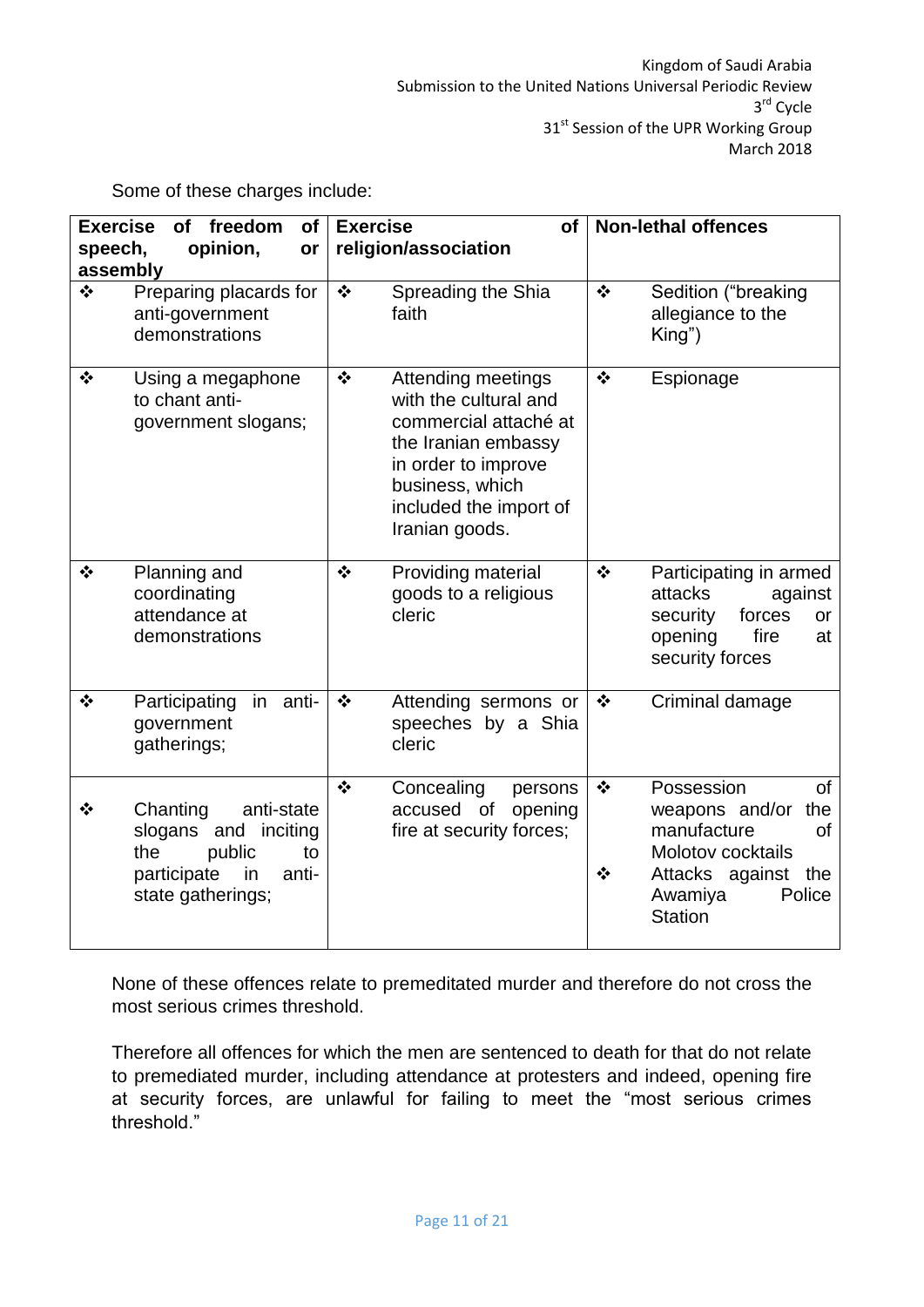## <span id="page-12-0"></span>*Charges that do not relate to intentional, premeditated murder*

In one trial, five co-defendants were sentenced to death for a mixture of protestrelated offences and one count of "opening fire at with opening fire at a soldier resulting in their death." The charge does not relate to pre-mediated murder, and is so vaguely characterised by prosecution narratives that it does not specify which of the defendants is alleged to have caused the death of the soldier. As such, they do not meet the most serious crime threshold and cannot form the basis for death sentences.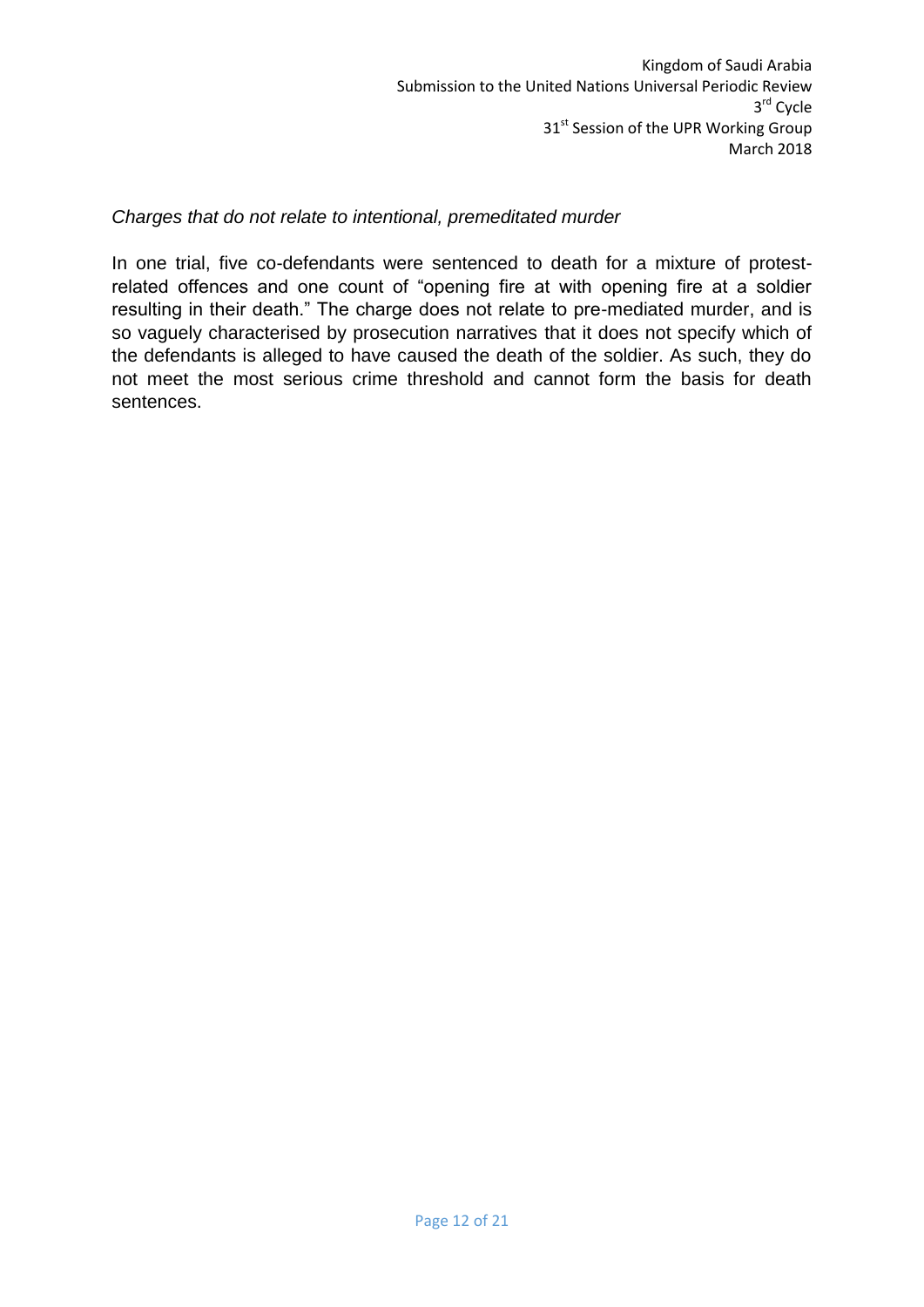### <span id="page-13-0"></span>**TORTURE AND THE DEATH PENALTY**

Of the 30 cases mentioned in this report, nearly all reported consistent and credible

allegations of torture and ill-treatment upon arrest and in detention, with the apparent goal of extracting confessions. The Kingdom of Saudi Arabia is party to the Convention against Torture, which prohibits the use of torture and illtreatment without exception, and requires state parties to provide victims with access to impartial complaints mechanisms, as well as placing an obligation on the courts to investigate and exclude any testimony alleged to have been extracted through illegal treatment.

"*Anything I admitted to in the interrogation, I did only under the psychological pressure of torture. To escape that torture, I told the interrogator to write whatever he wanted and I would sign it. They made me stand for ages and insulted me and beat me, so as to show how a person can admit to things they did not do."*

ABDULLAH AL-TURAIF, 28, FACING IMMINENT EXECUTION

Some of the methods of torture and ill-treatment used by arresting officers in these cases include, but are not limited to:

- *Incommunicado* detention for periods lasting several months;
- Beatings while blindfolded and restrained, with blows to sensitive areas the body;
- Beatings with electric wires, metal rods, and steel-capped boots;
- Being forced to stand in stress positions while restrained for prolonged periods of time;
- Sleep deprivation, including being made to stand with his face against a wall throughout the night;
- $\cdot$  Threats of further beatings if the defendant does not confess;
- $\div$  Excessive use of solitary confinement lasting for periods of up to 6 months;
- ❖ Threats of violence against loved ones and relatives;
- $\div$  The use of sectarian and derogatory language.

*"My son was subjected to the worst forms of torture in prison, which has led to serious bodily harm in his spinal column and his left eye falling out of alignment. He has lost all control of his bladder...and not to mention the psychological damage he suffers now too."*

The SCC has also failed to uphold the basic fair trial rights of defendants.

Paramount among these fair trial violations are violations of the right to have evidence obtained through torture excluded at trial.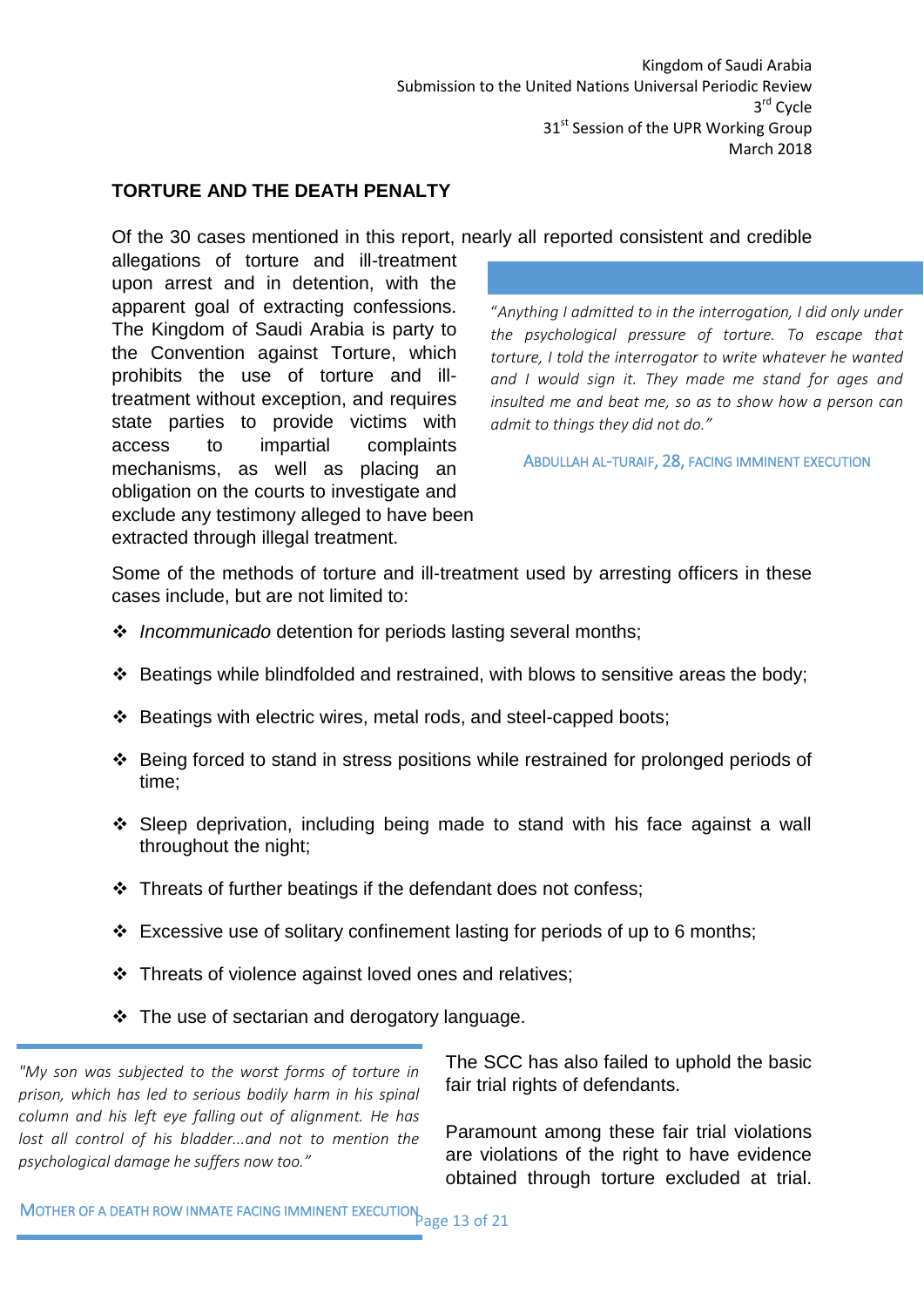SCC judges have refused repeatedly to investigate allegations of torture and forced confessions, and to exclude evidence allegedly obtained through torture.

The UN Safeguards Guaranteeing Protection of the Rights of Those Facing the Death Penalty (Safeguards) prohibit executions and death sentences following trials in which due process rights are not upheld. The right to be free from torture and to have evidence obtained through torture excluded is paramount among those fair trial rights. As such, any death sentence resulting from a trial that relies on evidence obtained through torture is unlawful.

SCC trials often rely on confessions alleged to have been extracted through torture by Saudi security forces, and SCC judges routinely refuse to exclude allegedly coerced confessions. The SCC also routinely refuses to order ex officio investigations into torture allegations raised by defendants. In all such cases, any and all death sentences are unlawful.

## MUNIR AL-ADAM

Munir is a partially deaf man. Following his 8 April 2012 arrest, Saudi security forces held him at the al-Qatif Police Station and GDI headquarters in al-Dammam and tortured him until he signed a false confession. They beat him on the soles of his feet, forced him to crawl on his hands and knees for days, and beat him in the head so severely that he lost all hearing in one ear.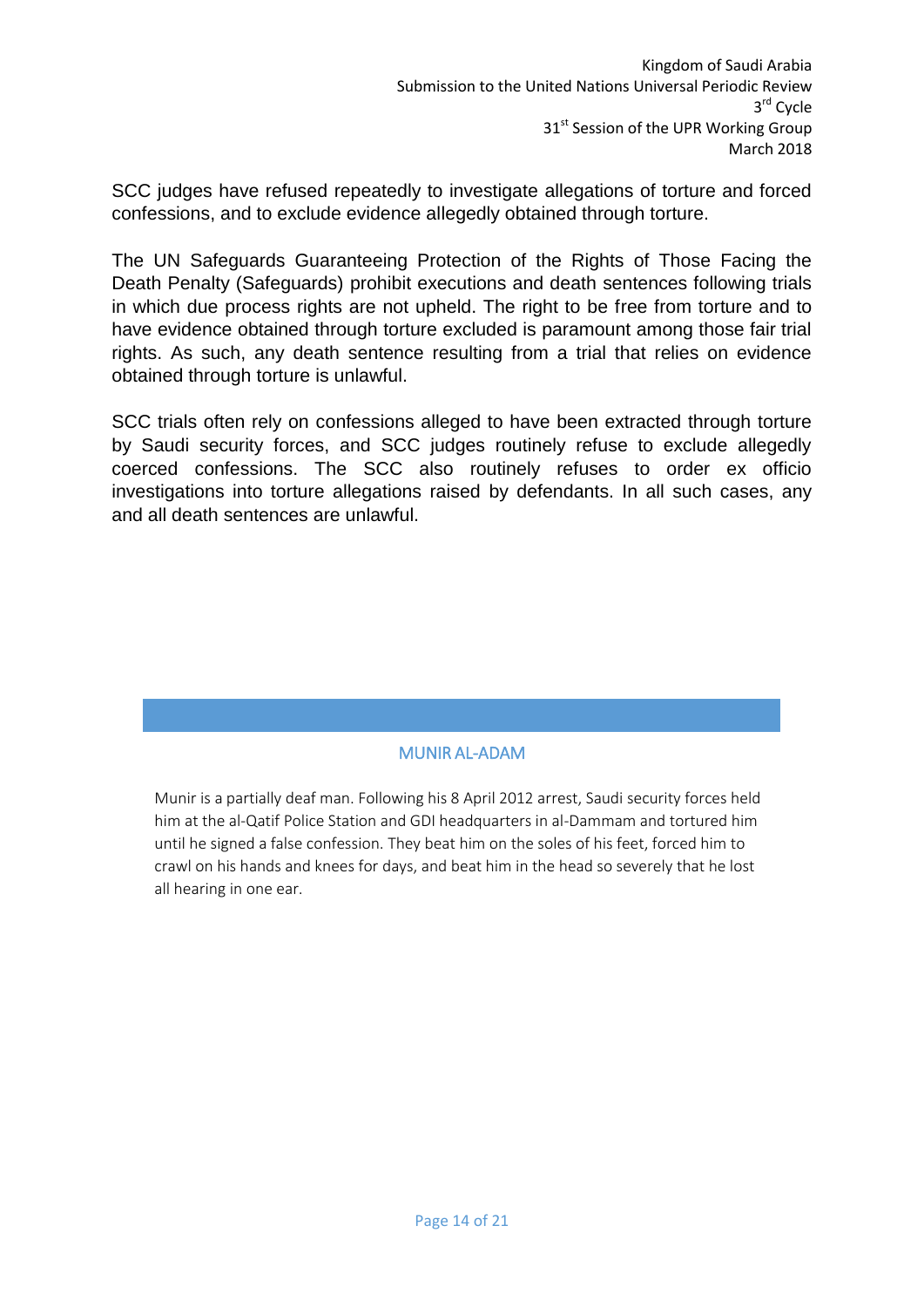### <span id="page-15-0"></span>**VIOLATION OF FAIR TRIAL RIGHTS**

### <span id="page-15-1"></span>*'Stringent adherence' requirement in capital trials*

The death sentences reported in this submission were handed down in trials before the SCC that failed to accord with international minimum standards for fairness and due process, which the Kingdom of Saudi Arabia is under an obligation to uphold. These rights are enshrined in the ACHR, which guarantees the rights of defendants to legal counsel. prompt trial, and equality of arms.

As a country that retains the death penalty, the Kingdom is bound to uphold the principle that capital punishment can only be handed out for crimes that meet the most serious crimes threshold and where there has been "stringent adherence" to fair trial and due process rights.

#### The UN Safeguards require that

"*Capital punishment may only be carried out pursuant to a final judgement rendered by a competent court after legal process which gives all possible safeguards to ensure a fair trial, at least equal to those contained in article 14 of the International Covenant on Civil and Political Rights*."

#### SAEED AL-SKAFI

Saeed al-Sakafi was arrested 1 August 2012 when he was just 18-years-old for participating in demonstrations in Qatif, writing and posting posters of anti-government slogans, and allegedly using Molotov cocktails as well as firing at a police station in Awamiya.

He was placed in solitary confinement for three months and denied access to a lawyer for three years. Investigating authorities subjected Saeed to torture and ill-treatment, reporting that officers said:

"*If you do not sign the confession in front of the Sheikh you will be returned to us and we will beat you and show you forms of torture you cannot imagine… I will make you confess against your will and you will say you did everything I write in this confession for you*."

Saeed raised his torture at trial and asked the judge to conduct an investigation; the judge refused and relied on his confession to hand down his death sentence.

Although Saudi Arabia is not party to the ICCPR, mirror fair trial and due process provisions are enshrined in the ACHR to which Saudi Arabia is a signatory. Any failure to uphold these rights in capital cases with render any execution "summary" and stands in violation of the right to life.

In all 30 cases facing imminent execution, a consistent failure to uphold their basic due process and fair trial rights resulted not only in unsafe convictions, but any step taken towards carrying out their execution will result in a violation of the right to life. The SCC fails to uphold these basic due process rights, due in large part to the closed and extremely secretive nature of SCC trials. Saudi authorities actively prevented defendants from meeting with legal counsel until their trials had already begun, officials did not afford lawyers the necessary time or access to evidence submitted by the prosecution in order to prepare adequate defences, and defendants were not permitted to participate fully in their own defences. All of these represent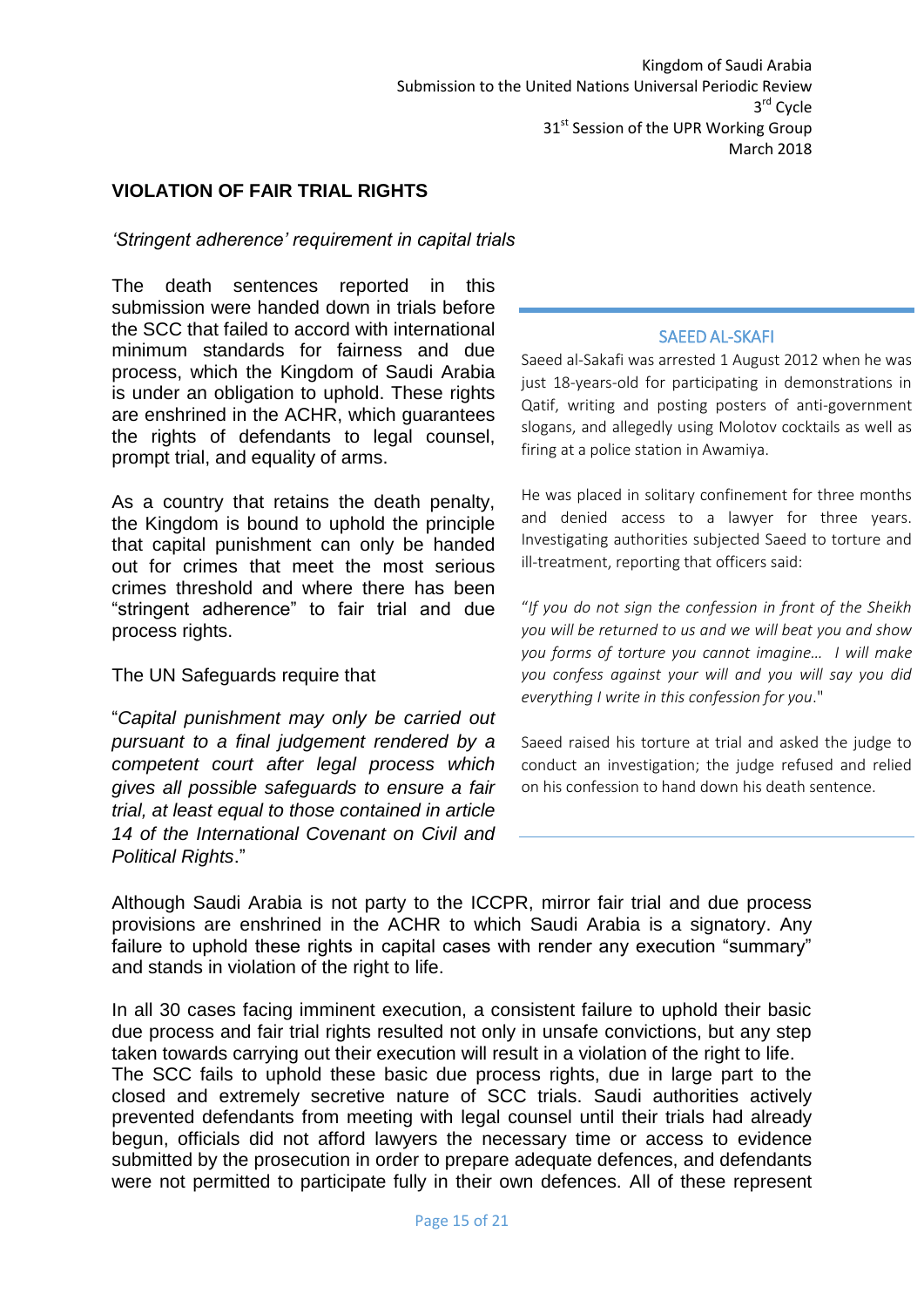violations of the fair trial rights enshrined in ICCPR Article 14, rendering any resulting death sentences unlawful.

The following violations have been reported across the cases mentioned in this submission, including:

- $\div$  Excessive pre-trial detention without judicial oversight in some cases up to three years;
- $\div$  Denial of access to legal counsel in some cases up to three years;
- Denial of access to Prosecution evidence;
- \* Failure to inform the defendants or their relatives of hearing dates; and
- $\div$  Denial of the right to prepare an adequate defence.

### <span id="page-16-0"></span>*Reliance on torture-tainted confessions to secure death sentences*

The prohibition against torture, as well as the requirement that evidence extracted through torture be excluded from all legal proceedings, is well established in international law instruments to which Saudi Arabia is a party. Article 2 of the UN Convention against Torture (CAT), to which Saudi Arabia is signatory, prohibits torture in all circumstances. Article 12 requires prompt investigations of all torture allegations, and Article 15 stipulates that evidence obtained through torture cannot be invoked in legal proceedings. Article 8 of the ACHR makes similar provisions.

In particular, the SCC relied on confessions that nearly all the men reported were extracted either through torture or ill-treatment, without conducting investigations into the allegations or excluding this evidence. The SCC had an obligation to conduct an investigation when the defendant raised allegations of torture and ill-treatment, in order to ensure that evidence extracted through torture was not relied upon, in violation of CAT. Further, reliance on torture-tainted evidence is a violation of the fair trial right to be free from self-incrimination.

In all cases where the men raised torture in their trials, no investigation was carried out – in some instances, the SCC denied their requests for an inquiry to be conducted.

<span id="page-16-1"></span>Guilt not proven beyond reasonable doubt

Where the men have been alleged to have been involved in carrying out a shooting that resulted in the death of a security officer – and indeed in all cases – their guilt was not proven beyond reasonable doubt, the standard for all criminal and capital trials.

Capital punishment may be imposed for the most serious crimes with lethal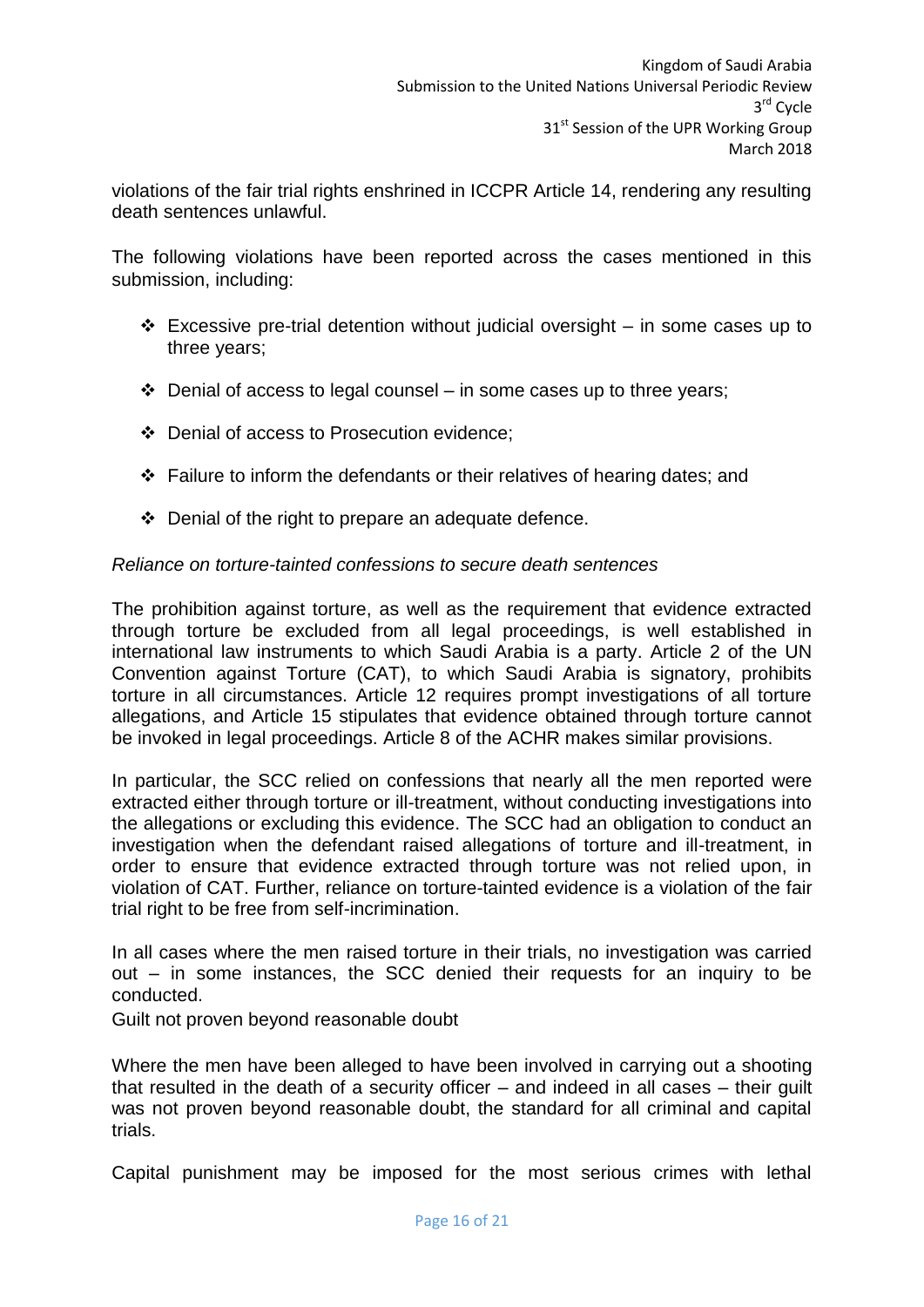consequences, following strict adherence to fair trial guarantees, and where the guilt of a person is based on clear and convincing evidence leaving no room for an alternative explanation of the facts.<sup>15</sup>

In these cases, however, no evidence was put forward to support the Prosecution's charges that the men were involved in the attack that resulted in the security officer's death, other than evidence obtained through torture and ill-treatment. This, in combination with the Prosecution's failure to clearly identify the suspects in the charging document, leaves serious room for doubt, and cannot be said to have met the standard of "beyond reasonable doubts."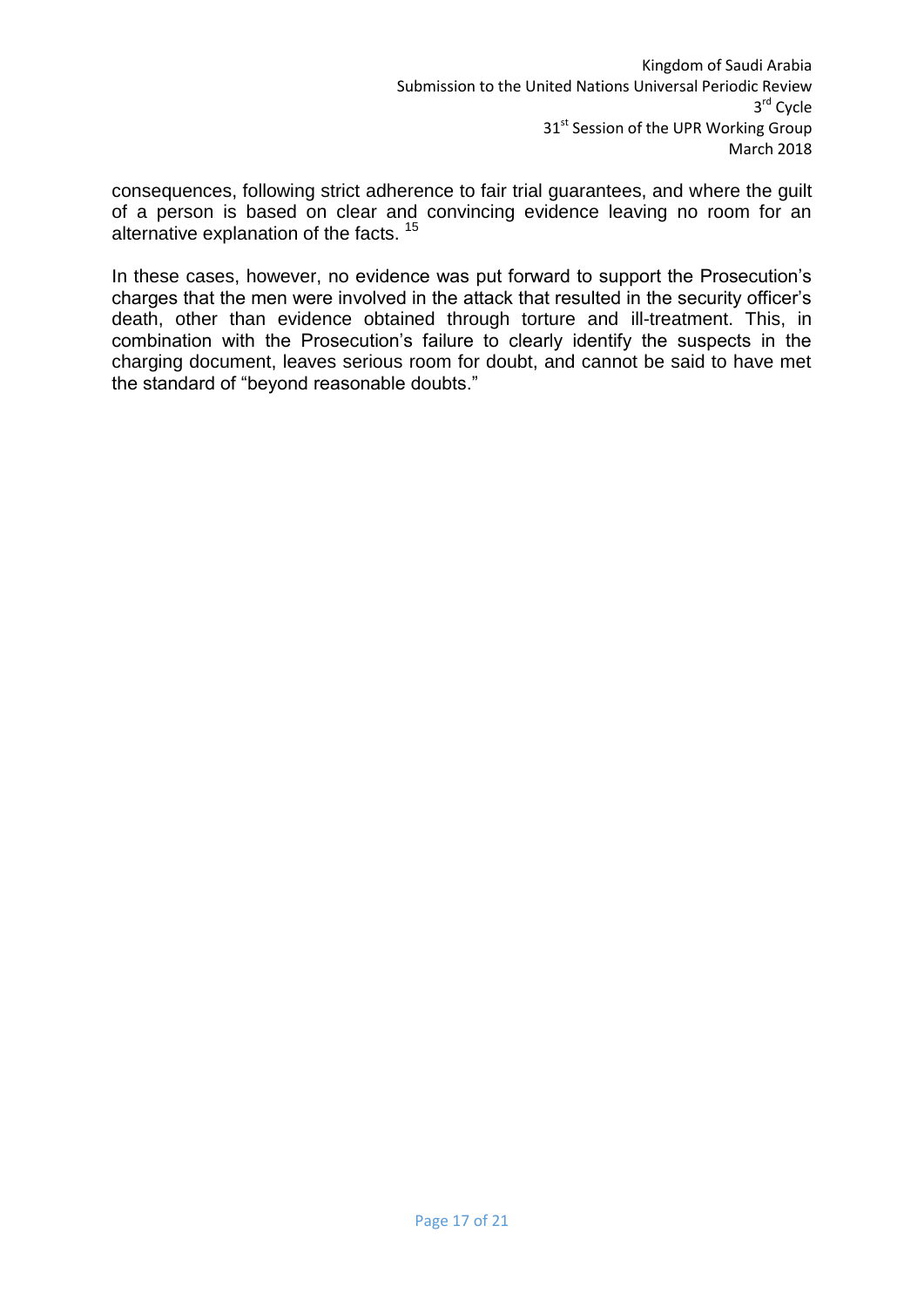## <span id="page-18-0"></span>**EXECUTION PROCESS AMOUNTS TO TORTURE AND ILL-TREATMENT**

In many cases of capital punishment coming out of the SCC, we have documented secrecy surrounding the date of execution, failure to notify the prisoner or their family of the date, and subsequently delaying access to the body for burial amount to a violation of the prohibition against torture.<sup>16</sup>

All 30 cases analysed to support this submission have exhausted all legal appeals, with their death sentences finalised by Saudi Arabia's Supreme Court between 2015 and 2017. However, the execution process is shrouded in secrecy and relatives and the men live under constant fear that they will be executed without notice.

All final death sentences in the Kingdom are only carried out following the issuance of a Royal Decree by the King, which is then sent to the relevant prison authorities and the Ministry of Interior to carry out the execution. The King also has the power to delegate the issuance of a Royal Decree to another member of the government.

There is no timeframe in Saudi Arabian law between the final confirmations of a death sentence by the Supreme Court and when the King must ratify a Royal Decree for the execution's implementation.

In all cases of executions since 2016 involving Specialised Criminal Court decisions against protesters and political opponents, no prior notification was given to the families that an execution was to be carried out.

#### <span id="page-18-1"></span>*The execution of Ali al-Ribh*

Ali al-Ribh was arrested from his school by Saudi security forces in February 2012. Though al-Ribh was 18 at the time of his arrest, he was arrested in connection with his attendance at pro-democracy protests in Saudi Arabia in 2011, when he was still 17.

Al-Ribh was subsequently tried in the SCC for alleged offences that occurred before his 18<sup>th</sup> birthday, not including any charge of pre-meditated murder. After only five hearings, al-Ribh was sentenced to death by a panel of SCC judges on 9 June 2014.

On 2 January 2016, al-Ribh was executed in an unknown location. He was among 47 individuals executed that day, including at least 4 other juveniles,

Al-Ribh's family were not informed beforehand of his execution and only learned of their son's death from a newspaper article. The Saudi authorities have yet to return his body for burial by his family nearly two years on; they have also refused to disclose the method of execution and how or where he was buried.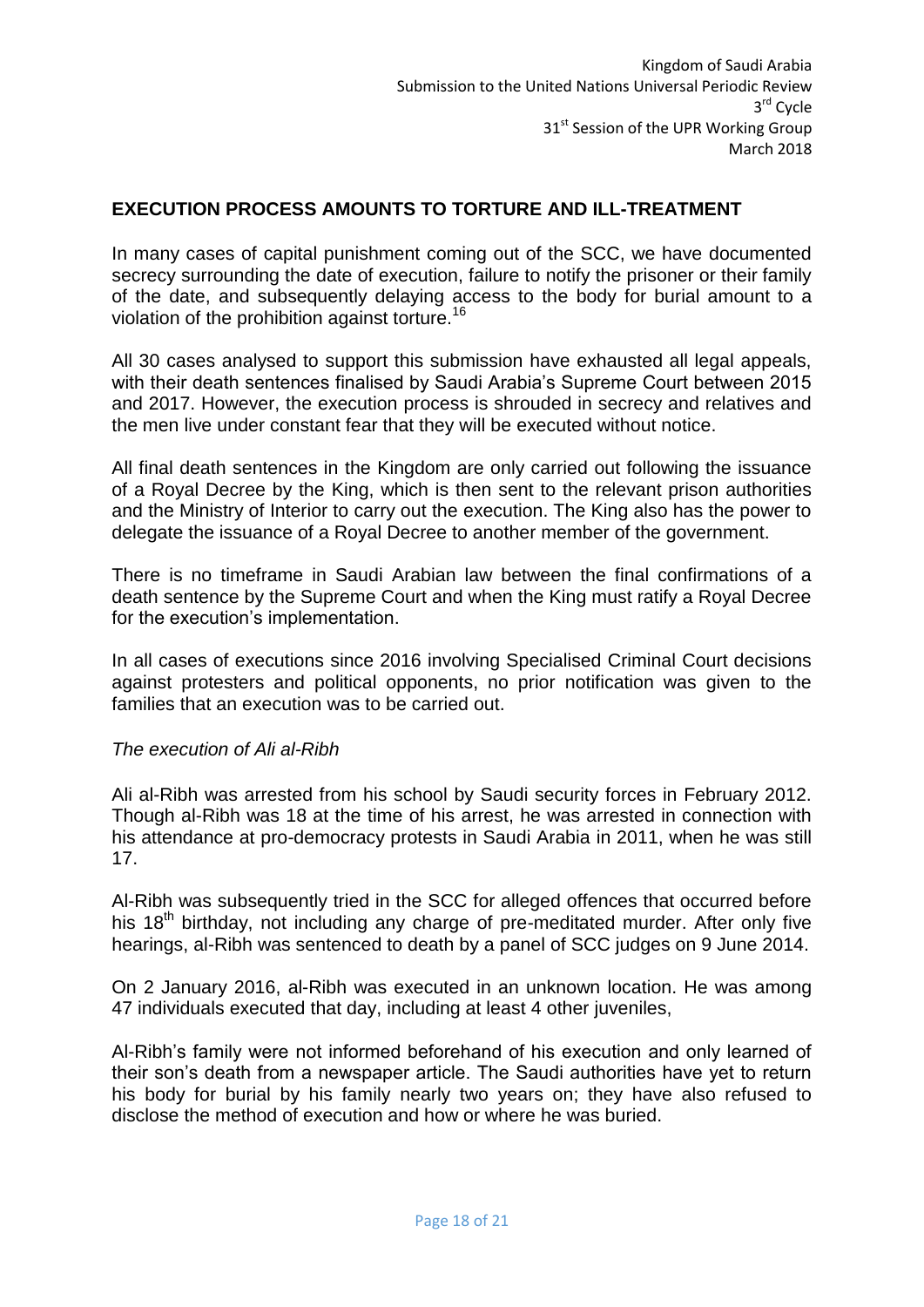### <span id="page-19-0"></span>**RECOMMENDATIONS**

The violations described in this submission represent a veritable ongoing human rights crisis in Saudi Arabia, and it is crucial that the international community call strongly on the Saudi government at the third cycle UPR to immediately reform its application of the death penalty. To that end, we call for the following recommendations:

- 1. Pardon all individuals sentenced to death for alleged offences that occurred before the defendant was 18;
- 2. Criminalise the use of torture in all cases and initiate immediate, independent, and impartial investigations into all allegations of torture and forced confession;
- 3. Hold any and all perpetrators credibly alleged to have committed torture accountable in fair and open trials under the auspices of independent and impartial courts;
- 4. Conduct a thorough review of all trials and cases leading to a death sentence in which courts abrogated due process guarantees and unconditionally release and pardon any defendants who were tortured;
- 5. Immediately promulgate legislation enshrining protections from capital punishment sentences in all trials that do not meet the internationallysanctioned "most serious crimes" threshold;
- 6. Reform the 2017 Counter-terror law so as to ensure that peaceful protesters and dissidents cannot be sentenced to death for assembly, expression, and religion-related crimes;
- 7. Promulgate legislation promoting and protecting the rights to expression and opinion, free assembly and association, and free religion;
- 8. Accede to all international treaty instruments pertaining to capital punishment and torture and enshrine all relevant paragraphs into domestic Saudi law;
- 9. Immediately institute a moratorium on the use of the death penalty with the view towards its abolition.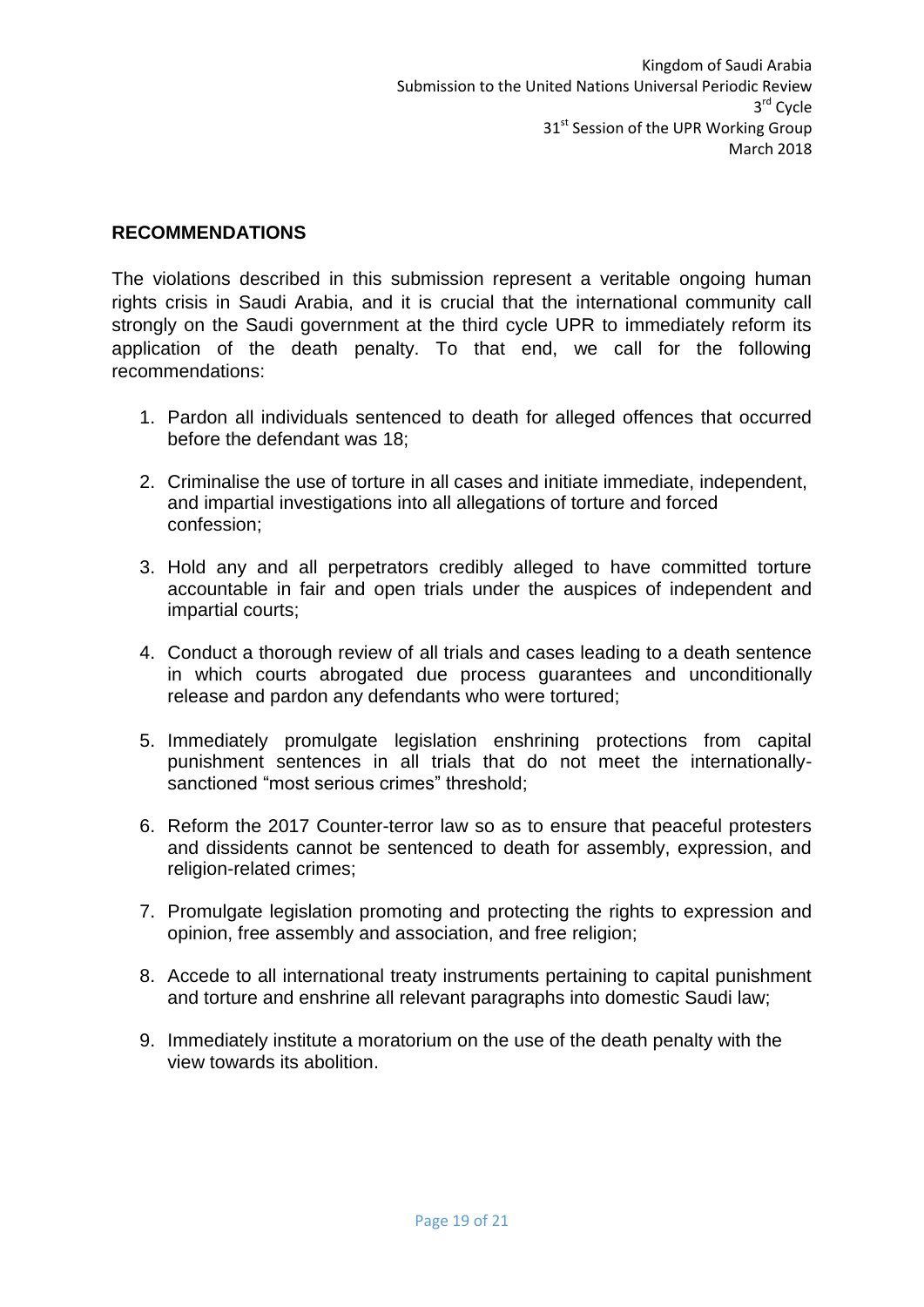<sup>7</sup> At least two other juveniles were subject to a capital trials since 2013. Although they avoided the death sentence, their trials exhibited a similar pattern of violations of their enhanced due process and fair trial rights.

 $^8$  During its 2<sup>nd</sup> Cycle Universal Periodic Review, Saudi Arabia received 14 recommendations concerning its application of the death penalty.

**138.40** Promulgation of a penal code that clearly defines criminal offences and the establishment of a moratorium on executions of persons having committed crimes under the age of 18 (Brazil);

**138.118** Abolish the death penalty (Paraguay);

**.** 

**138.119** Declare a moratorium on the death penalty (Slovenia); introduce a moratorium on the death penalty (Sweden); observe a de facto moratorium on executions, in line with the international trend (Italy); adhere to the global trend against capital punishment by establishing a moratorium on its use (Poland);

**138.120** Consider as a first step to establish a moratorium on the death penalty with a view to its abolition (Slovakia); adopt a moratorium on executions as a first step to the abolition of the death penalty (Spain);

**138.121** Announce a moratorium on the death penalty with a view to its eventual abolition. Pending this take appropriate steps to reduce the application of the death penalty, observing due process of law in all judicial proceedings (Germany); **138.122** Declare a moratorium on the death penalty and accede to the Section Optional Protocol to the ICCPR (Austria); **138.123** Carry out further eff orts to increase the transparency and openness of legal proceedings contemplating death sentences (Italy);

**138.124** Establish a moratorium on the use of the death penalty with a view to abolition, and in the meantime, immediately stop imposing the death penalty on anyone under the age of 18; bring the law and judicial practices in line with international fair trial guarantees and reduce the number of crimes which carry the death penalty as sanction (Lithuania);

**138.125** Establish alternative punishments to the death penalty and suspend the application of the death penalty for less serious offences and for people who were minors at the time of their crimes, in the perspective of a moratorium on executions (France)

**138.126** Abolish the death penalty for all individuals considered as minors under international law (Switzerland); **138.127** Refrain from imposing the death penalty, corporal punishment and life imprisonment for crimes committed by persons under the age of 18 (Czech Republic);

**138.128** Abolish juvenile death penalty and corporal punishment (Albania);

**138.129** Abolish completely the penalty of corporal punishment (Switzerland); abolish corporal punishment such as lashes and amputations (Sweden);

**138.130** End the practice of executing children and bring the law and judicial practices into line with fair trial guarantees in international standards (Norway).

The government fully accepted recommendation **138.123** concerning greater transparency and openness for legal proceedings in which capital punishment is a possible outcome, stating: *The death penalty is only issued for the most serious crimes, and the kingdom's systems provide guarantees of a fair trial, legal proceedings, and criminal procedure regulations that comply with international standards*.

<sup>9</sup> See Report of the Special Rapporteur on extrajudicial, summary or arbitrary executions, UN Doc. A/HRC/4/20, 29 January 2007, paragraphs 39-53 and 65. Guidance for the classification of crimes as "most serious crimes" has also been given by

 $1$  The trial of Ali al-Nimr; the trial of Dawood al-Marhoon and Abdullah al-Zaher; the trial of the "Awamiyah Cell" and the trial of the Iran Spy Cell

 $2$  The UN Safeguards Guaranteeing Protection of the Rights of Those Facing the Death Penalty provide that "[i]n countries which have not abolished the death penalty, capital punishment may be imposed only for the most serious crimes, it being understood that their scope should not go beyond intentional crimes, with lethal or other extremely grave consequences." (Safeguard 1). Se[e http://www.ohchr.org/EN/ProfessionalInterest/Pages/DeathPenalty.aspx.](http://www.ohchr.org/EN/ProfessionalInterest/Pages/DeathPenalty.aspx)

<sup>3</sup> "New anti-terror laws include death penalty," *Saudi Gazette*, retrieved 20 March 2018,

[http://saudigazette.com.sa/article/521049/SAUDI-ARABIA/New-anti-terror-laws-include-death-penalty.](http://saudigazette.com.sa/article/521049/SAUDI-ARABIA/New-anti-terror-laws-include-death-penalty)  $4$  [Ibid.](http://saudigazette.com.sa/article/521049/SAUDI-ARABIA/New-anti-terror-laws-include-death-penalty)

<sup>&</sup>lt;sup>5</sup> The Kingdom of Saudi Arabia partially accepted recommendations 138.126 and 138.130 concerning the abolition of the death penalty for minors (children under the age of 18), saying "the death penalty […] is not carried out against children." <sup>6</sup> See "Consideration of Saudi Arabia (Cont'd) – 2145<sup>th</sup> Meeting, 73<sup>rd</sup> Session of the Committee on the Rights of the Child, [http://webtv.un.org/search/consideration-of-saudi-arabia-contd-2145th-meeting-73rd-session-of-committee-on-rights-of](http://webtv.un.org/search/consideration-of-saudi-arabia-contd-2145th-meeting-73rd-session-of-committee-on-rights-of-the-child/5134779654001?term=saudi%20arabia#full-text)[the-child/5134779654001?term=saudi%20arabia#full-text;](http://webtv.un.org/search/consideration-of-saudi-arabia-contd-2145th-meeting-73rd-session-of-committee-on-rights-of-the-child/5134779654001?term=saudi%20arabia#full-text) these assurances were made by Saudi Arabia at 1h56m and 2h01m03s.